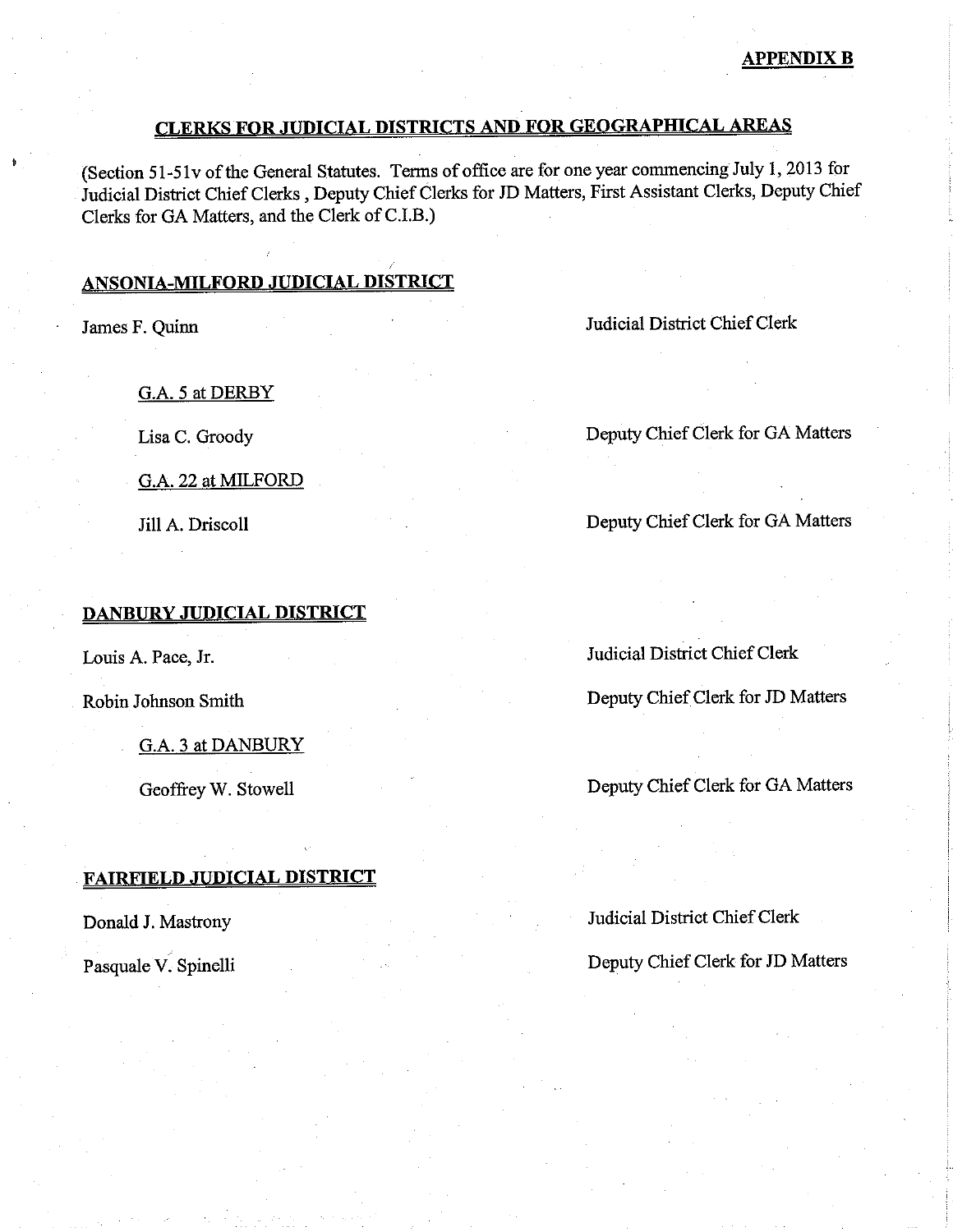#### G.A. 2 at BRIDGEPORT

Marcella I. Young

#### HARTFORD JUDICIAL DISTRICT

Robin C. Smith

Joanne K. Murley

Delinda C. Walden

Karen G. Picker

G.A. 12 at MANCHESTER

Antonio D'Addeo

G.A. 13 at ENFIELD

Maria L. Reed-Cook

G.A. 14 at HARTFORD

Loreen Canter

Lorin Himmelstein

#### LITCHFIELD JUDICIAL DISTRICT

Brandon E. Pelegano

Mark Shea

G.A. 18 at BANTAM

Eric Groody

Deputy Chief Clerk for GA Matters

Judicial District Chief Clerk Deputy Chief Clerk for JD Matters Deputy Chief Clerk for JD Matters First Assistant Clerk

Deputy Chief Clerk for GA Matters

Deputy Chief Clerk for GA Matters

Deputy Chief Clerk for GA Matters First Assistant Clerk

Judicial District Chief Clerk

Deputy Chief Clerk for JD Matters

Deputy Chief Clerk for GA Matters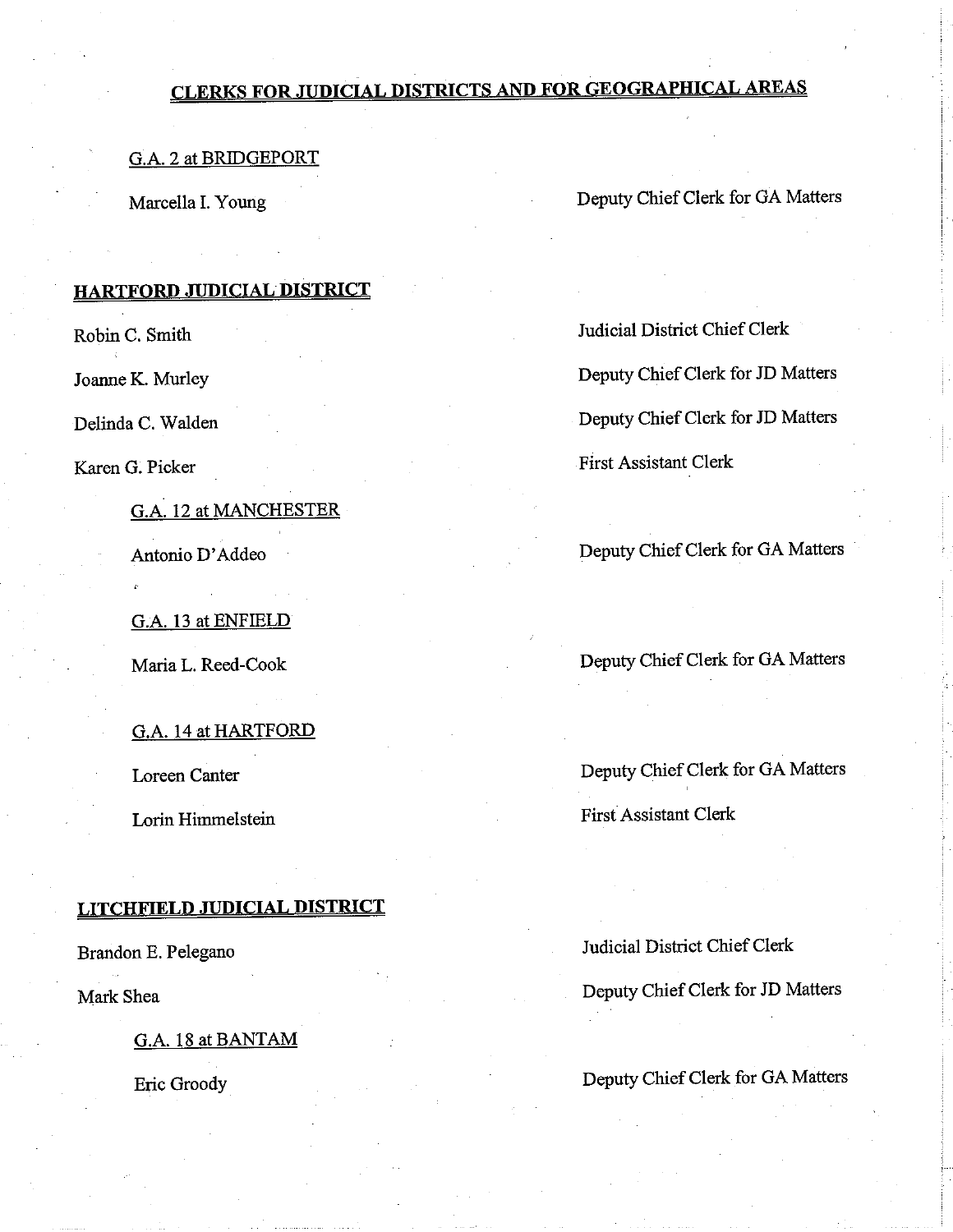# **MIDDLESEX JUDICIAL DISTRICT**

Vacant

Jonathan W. Field

G.A. 9 at MIDDLETOWN

Robert P. Burke

#### NEW BRITAIN JUDICIAL DISTRICT

#### JD at NEW BRITAIN

Cynthia A. DeGoursey

Patricia K. Lindlauf

G.A. 15 at NEW BRITAIN

Ralph C. Dagostine

G.A. 17 at BRISTOL

Laura Leigh

#### NEW HAVEN JUDICIAL DISTRICT

#### JD at NEW HAVEN

William Sadek

Louis P. Fagnani, Jr.

Giovanni F. Spennato

John A. Dziekan

Nancy Bauer

Judicial District Chief Clerk

Deputy Chief Clerk for JD Matters

Deputy Chief Clerk for GA.Matters

Judicial District Chief Clerk

Deputy Chief Clerk for JD Matters

Deputy Chief Clerk for GA Matters

Deputy Chief Clerk for GA Matters

Judicial District Chief Clerk Deputy Chief Clerk for JD Matters Deputy Chief Clerk for JD Matters First Assistant Clerk First Assistant Clerk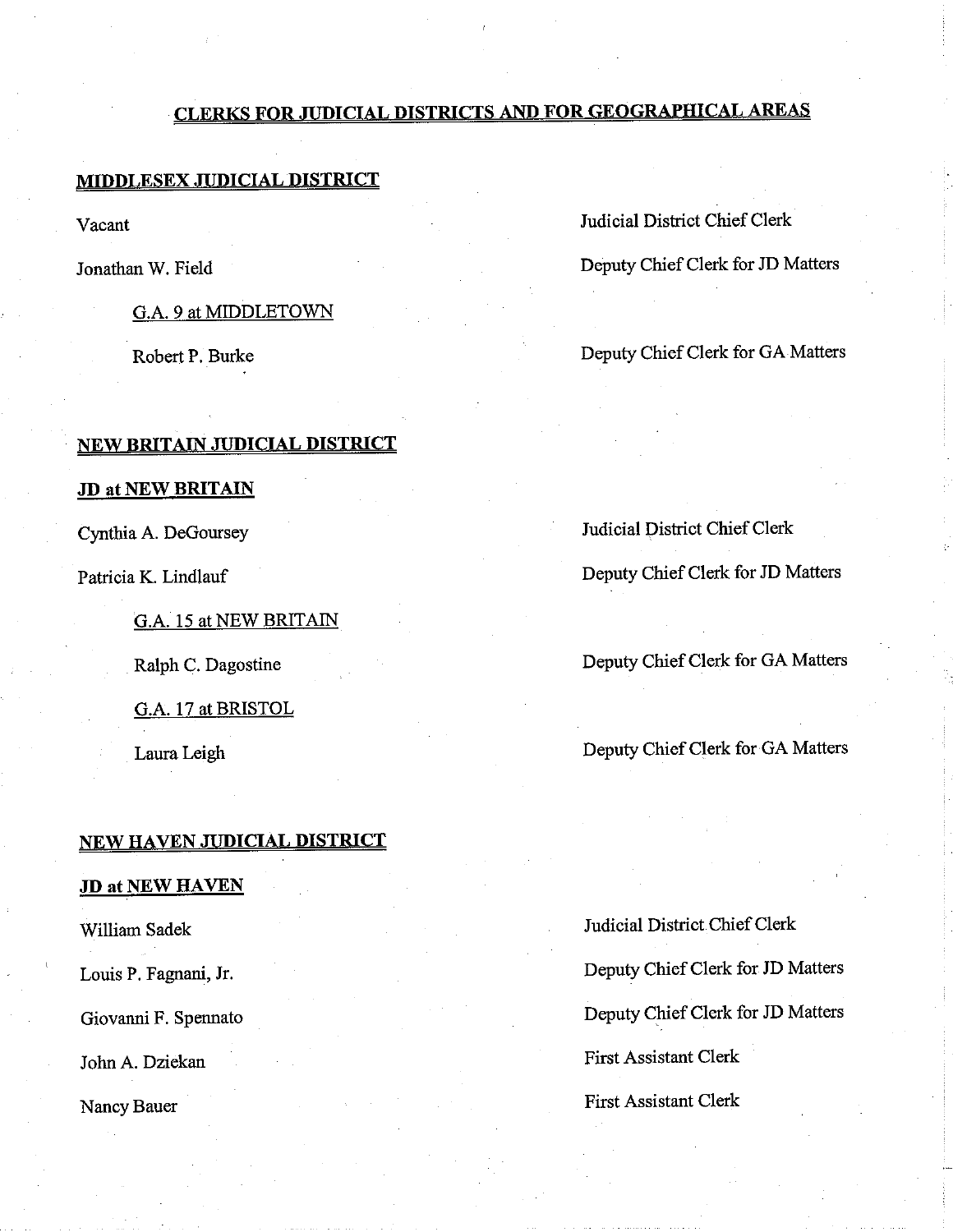## G.A. 23 at NEW HAVEN

Kathleen Naumann

#### JD at MERIDEN

Robert A. Axelrod

Vacant

#### G.A. 7 at MERIDEN

Gerri P. Duggan

## NEW LONDON JUDICIAL DISTRICT

David S. Gage

Linda C. Grelotti

Kraig A. Sanquedolce

G.A. 10 at NEW LONDON

Linda S. Worobey

G.A. 21 at NORWICH

Cara C. Parkinson

Deputy Chief Clerk for GA Matters

Judicial District Chief Clerk

Deputy Chief Clerk for JD Matters

Deputy Chief Clerk for GA Matters

Judicial District Chief Clerk

Deputy Chief Clerk for JD Matters

Deputy Chief Clerk for JD Matters

Deputy Chief Clerk for GA Matters

Deputy Chief Clerk for GA Matters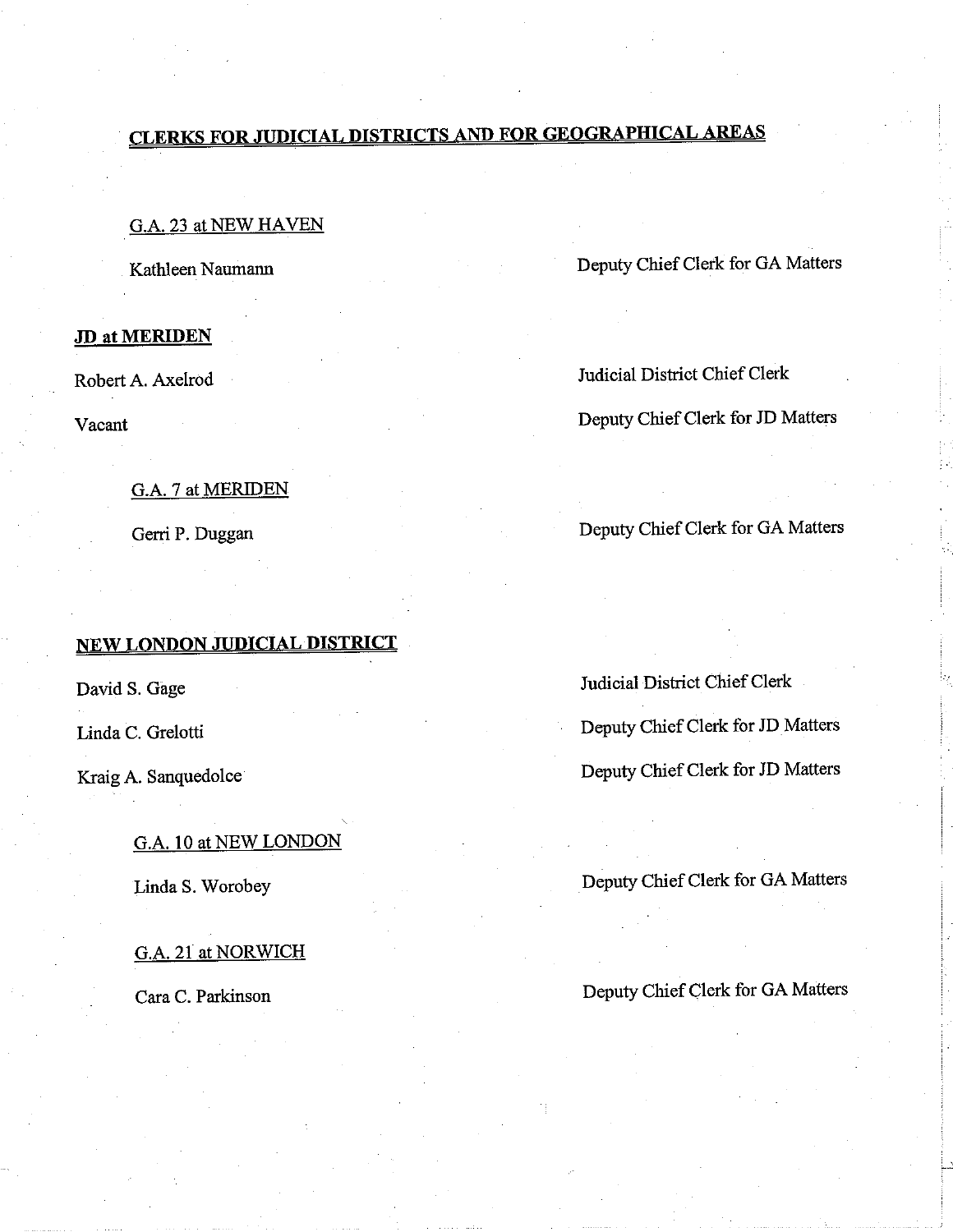## STAMFORD-NORWALK JUDICIAL DISTRICT

Ann-Margaret Archer

Norman A. Roberts

G.A. 1 at STAMFORD

Vacant

#### G.A. 20 at NORWALK

Cyrrthia Dillon

# TOLLAND JUDICIAL DISTRICT

Roy Smith

Stephen J. Santoro

#### G.A. 19 at ROCKVILLE

Janice Dagostino

William J. Salvatore

#### WATERBURY JUDICIAL DISTRICT

Philip Groth

Richard L. Haas

G.A. 4 at WATERBURY

William M. Hoey

Judicial District Chief Clerk

Deputy Chief Clerk for JD Matters

Deputy Chief Clerk for GA Matters

Deputy Chief Clerk for GA Matters

Judicial District Chief Clerk

Deputy Chief Clerk for JD Matters

Deputy Chief Clerk for GA Matters

First Assistant Clerk

Judicial District Chief Clerk

Deputy Chief Clerk for JD Matters

Deputy Chief Clerk for GA Matters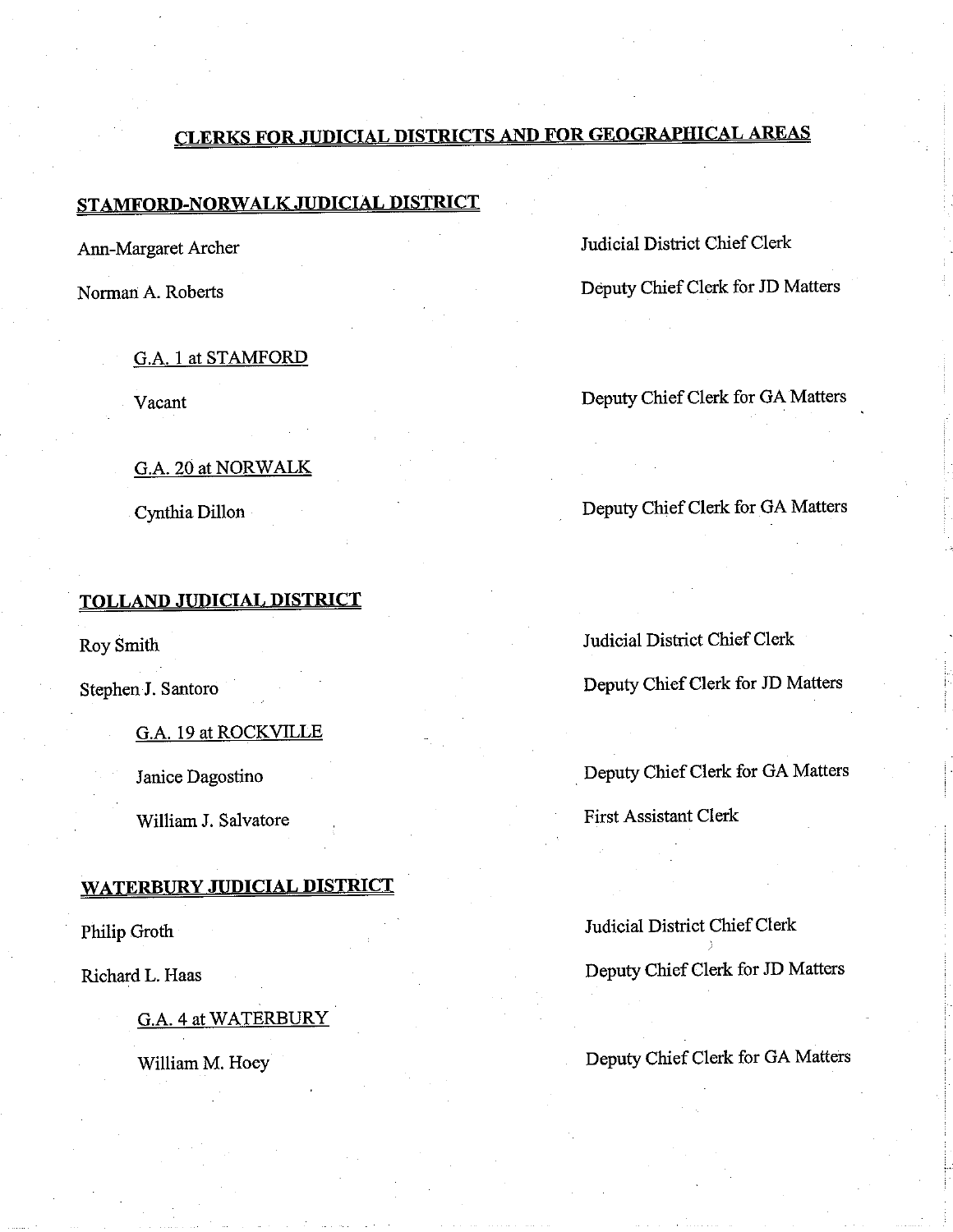## WINDHAM JUDICIAL DISTRICT

G.A. 11 at DANIELSON

Karen Berris Judicial District Chief Clerk

Debora Kaszuba-Neary Deputy Chief clerk for JD Matters

Gina Pickett Deputy Chief Clerk for GA Matters

## CENTRALIZED INFRACTIONS BUREAU

Stacey B. Manware Clerk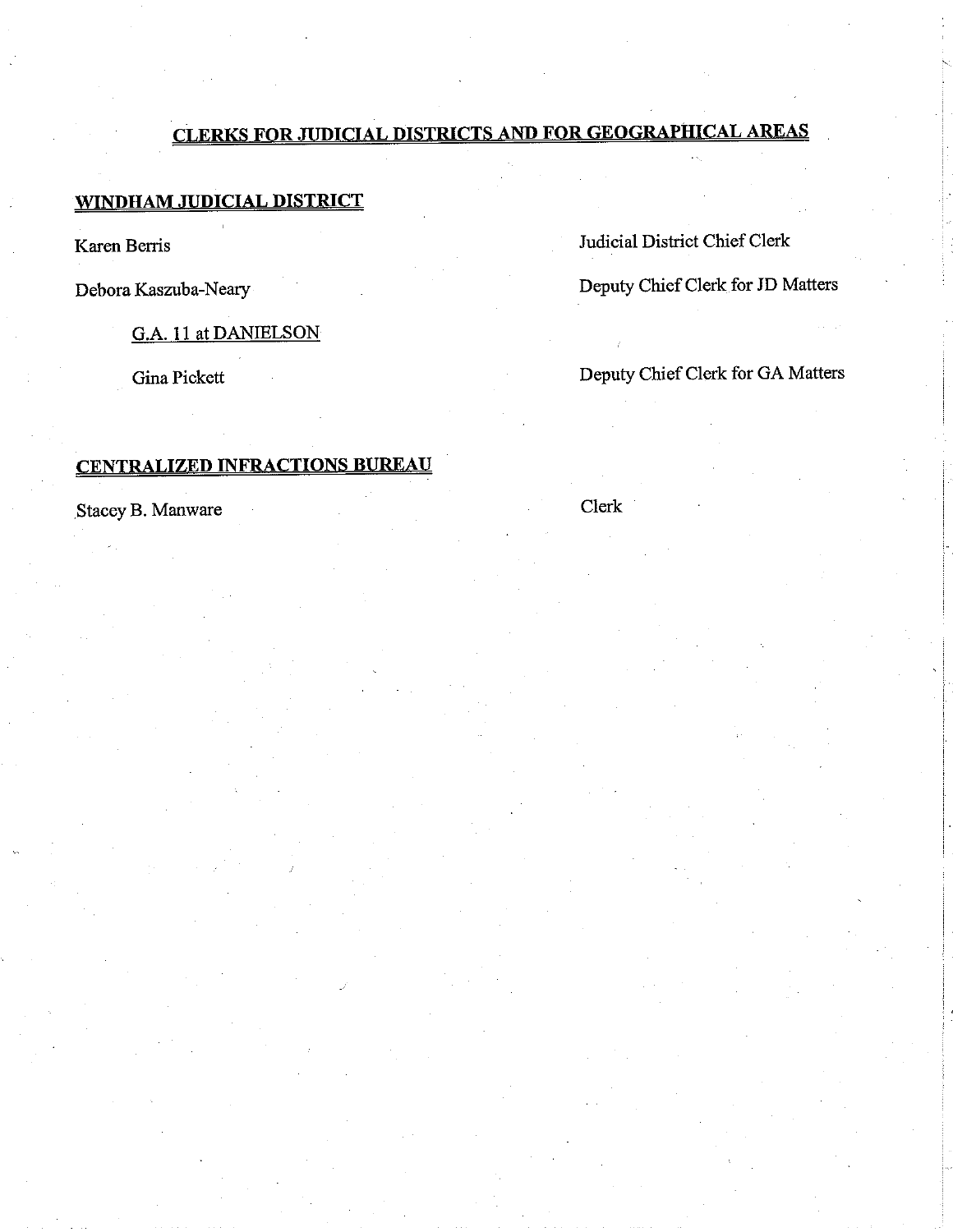## **CHIEF CLERK AND CLERKS FOR HOUSING MATTERS**

(Section 51-51v of the General Statutes. Terms of office are for one year commencing July 1, 2013)

#### **STATEWIDE**

Suzanne Colasanto

**Chief Clerk** 

## **HARTFORD JUDICIAL DISTRICT**

Jeffery S. Hammer

Deputy Chief Clerk for Housing Matters

# **NEW BRITAIN JUDICIAL DISTRICT**

Vacant

Deputy Chief Clerk for Housing Matters

#### **FAIRFIELD JUDICIAL DISTRICT**

Natale George Papallo

#### Deputy Chief Clerk for Housing Matters

#### **NEW HAVEN JUDICIAL DISTRICT**

Suzanne Colasanto

**Chief Clerk for Housing Matters** 

# STAMFORD-NORWALK JUDICIAL DISTRICT

Edmond A. O'Garro

Deputy Chief Clerk for Housing Matters

#### WATERBURY JUDICIAL DISTRICT

Dana M. Guiliano

Deputy Chief Clerk for Housing Matters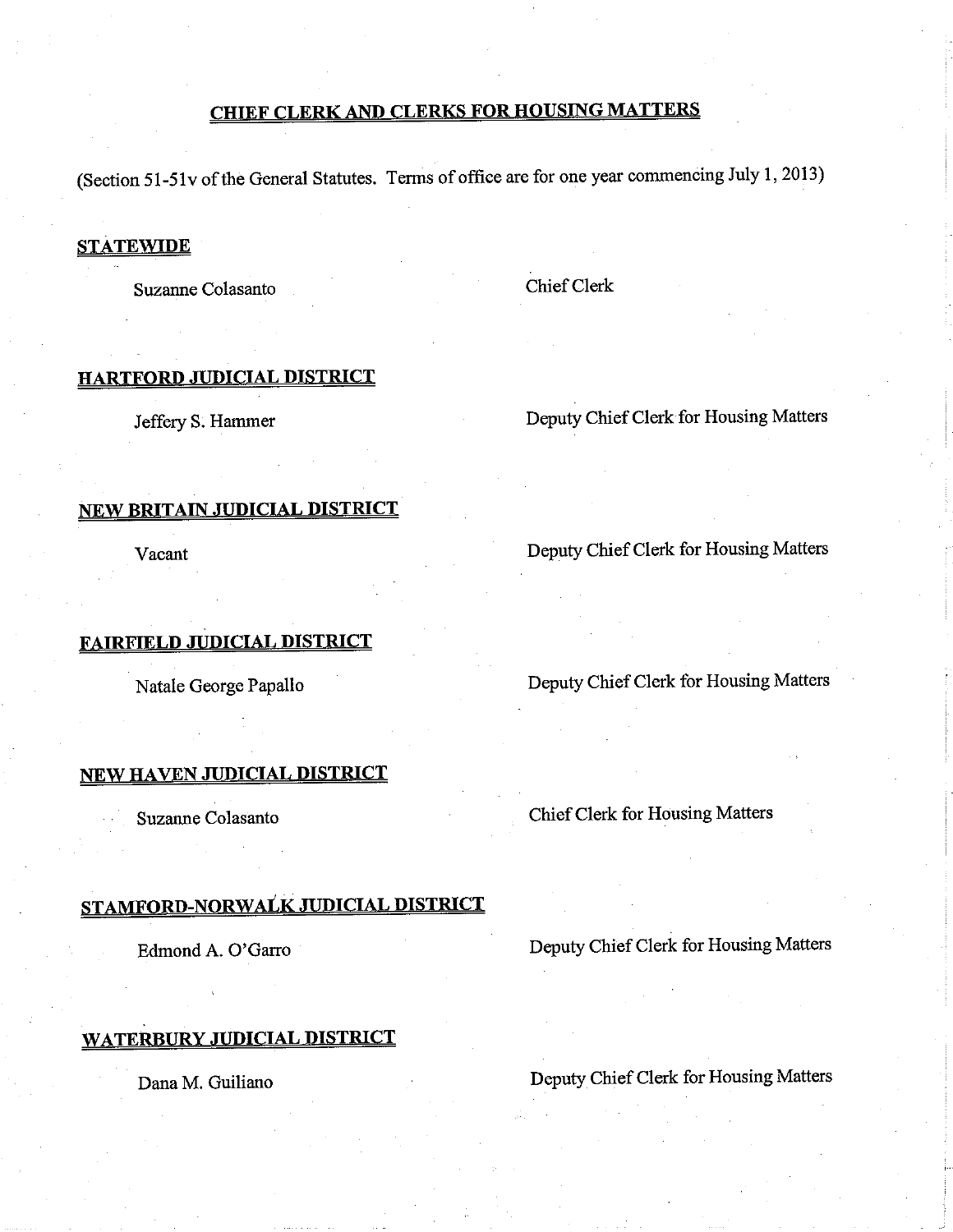## LOCAL GRIEVANCE PANELS

(Section 2-29 of the Practice Book. Terms shall commence on July 1, 2013 and appointments shall be for terms of three years. No person shall serve for more than two consecutive three-year terms. ONLY THOSE INDIVIDUALS WHOSE NAMES ARE UNDERLINED ARE BEING CONSIDERED FOR APPOINTMENT OR REAPPOINTMENT,)

| <b>ANSONIA-MILFORD JUDICIAL DISTRICT</b>  |                                                                        | First<br>Commenced<br><b>Service On</b><br><b>Grievance</b><br><b>Panel</b> | <u>Term</u>     |
|-------------------------------------------|------------------------------------------------------------------------|-----------------------------------------------------------------------------|-----------------|
| Jay Pinto                                 | 20 Elaine Road<br>Milford, CT 06460                                    | 07/30/10                                                                    | 07/01/11-14     |
| Atty. Howard I. Gemeiner                  | 132 Temple Street 2 <sup>nd</sup> Fl<br>New Haven, CT 06510            | 07/01/12                                                                    | 07/01/12-15     |
| Atty. Neil A. Lieberthal                  | 21 New Britain Ave<br>Rocky Hill, CT 06067                             | 07/01/10                                                                    | $07/01/13-16$   |
| Vacant<br>(Alternate)                     |                                                                        |                                                                             | 07/01/13-16     |
| <b>DANBURY JUDICIAL DISTRICT</b>          |                                                                        |                                                                             |                 |
| Mary Jane Wood                            | 152 Limekiln Road<br>Redding, CT 06896                                 | 07/01/08                                                                    | 07/01/11-14     |
| Atty. Rashmi Patel                        | 1234 Summer Street<br>4 <sup>th</sup> Floor<br>Stamford, CT 06905      | 03/08/13                                                                    | 07/01/12-15     |
| Atty. Matthew L. Brovender<br>(Alternate) | 60 Long Ridge Road<br>Suite 200<br>Stamford, CT 06902                  | 07/01/10                                                                    | 07/01/13-16     |
| Atty. James M. Lamontagne                 | Office of the Public Defender<br>17 Belden Avenue<br>Norwalk, CT 06850 | 02/08/08                                                                    | $07/01/13 - 16$ |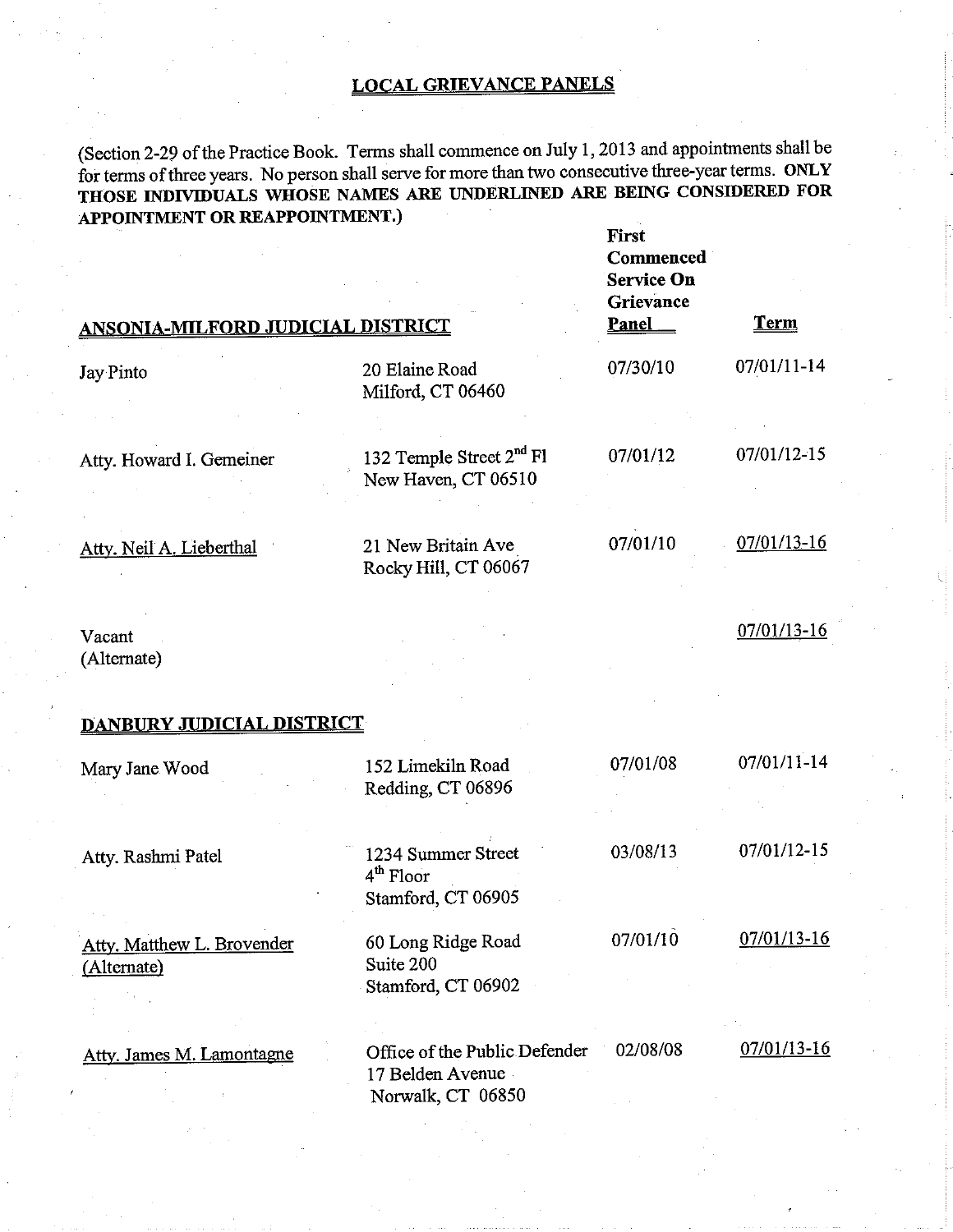| FAIRFIELD JUDICIAL DISTRICT            |                                              | <b>First</b><br>Commenced<br><b>Service On</b><br>Grievance<br><u>Panel</u> | <u>Term</u> |
|----------------------------------------|----------------------------------------------|-----------------------------------------------------------------------------|-------------|
| Paul Hughes                            | 282 Brooklawn Terrace<br>Fairfield, CT 06825 | 01/15/10                                                                    | 07/01/11-14 |
| Atty. Michael R. Corsillo              | 10 Byington Place<br>Norwalk, CT 06850       | 07/01/07                                                                    | 07/01/12-15 |
| Atty. Jeffrey W. Tuccio<br>(Alternate) | 235 Wakelee Avenue<br>Ansonia, CT 06401      | 08/24/12                                                                    | 07/01/13-16 |
| <b>Atty. Jonathan Berchem</b>          | 75 Broad Street<br>Milford, CT 06460         | 07/01/13                                                                    | 07/01/13-16 |

# HARTFORD JUDICIAL DISTRICT

# For G.A.13 and the city of Hartford

| Atty. Daniel Adelman                      | 27 Elm Street<br>New Haven, CT 06510                                         | 07/01/11 | 07/01/11-14   |
|-------------------------------------------|------------------------------------------------------------------------------|----------|---------------|
| <b>Frank Barrett</b>                      | 33 Colony Road<br>West Hartford, CT 06117                                    | 07/01/12 | 07/01/12-15   |
| Atty. Charles Filardi, Jr.<br>(Alternate) | Filardi Law Offices<br>65 Trumbull Street $2^{nd}$ Fl<br>New Haven, CT 06510 | 07/01/11 | 07/01/11-14   |
| Atty. Robert M. Brennan                   | Carter & Civitello<br>One Bradley Road<br>Woodbridge, CT 06525               | 07/01/10 | $07/01/13-16$ |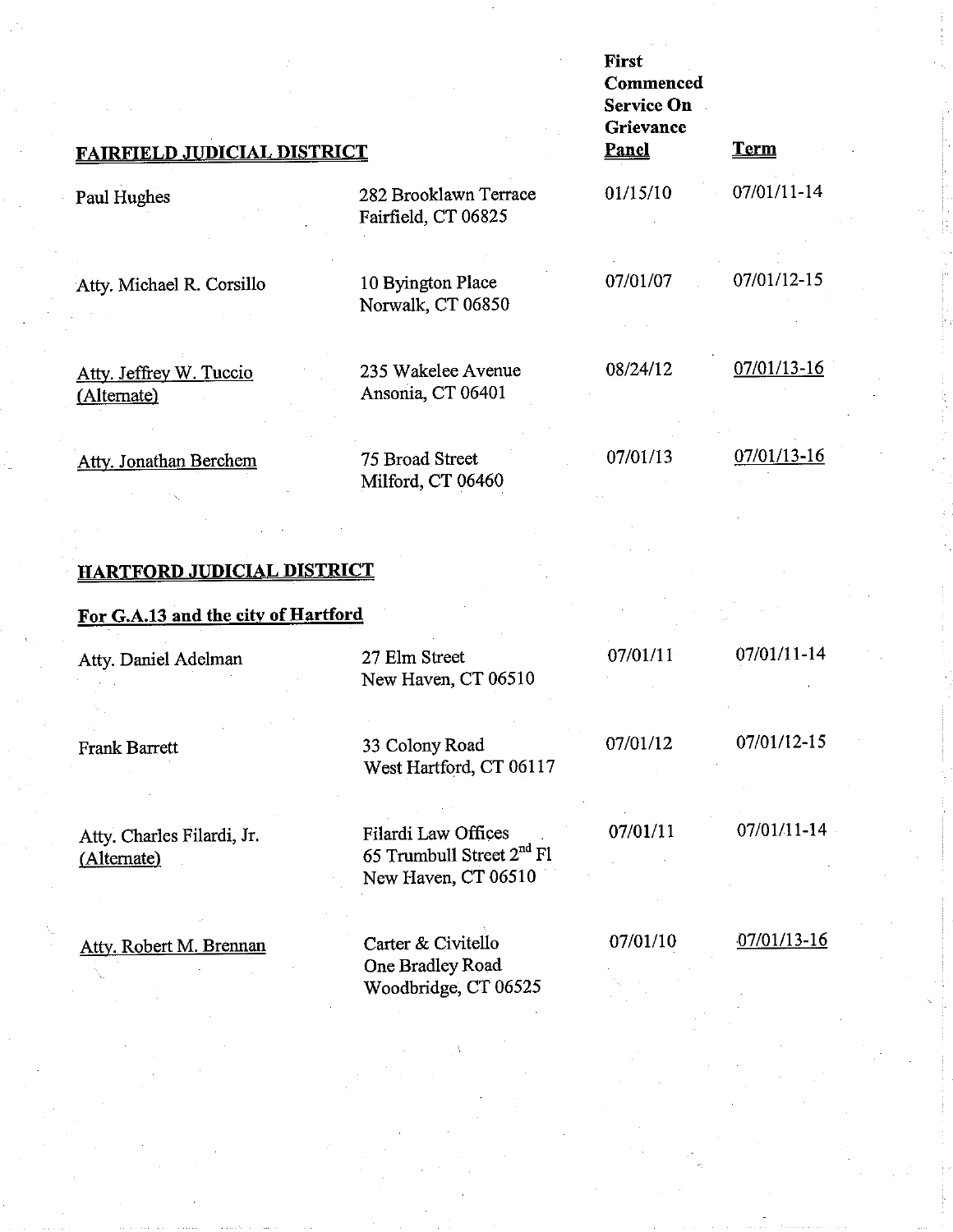|                                                                                     |                                                                            | <b>First</b><br>Commenced<br><b>Service On</b><br>Grievance |               |
|-------------------------------------------------------------------------------------|----------------------------------------------------------------------------|-------------------------------------------------------------|---------------|
| NEW BRITAIN JUDICIAL DISTRICT and the                                               |                                                                            | Panel                                                       | Term          |
| <b>HARTFORD JUDICIAL DISTRICT for G.A. 12</b><br>AND THE TOWNS OF AVON, BLOOMFIELD, |                                                                            |                                                             |               |
| <b>CANTON, FARMINGTON AND WEST HARTFORD</b>                                         |                                                                            |                                                             |               |
|                                                                                     |                                                                            |                                                             |               |
| Atty. Sheila Hayre                                                                  | New Haven Legal Assistance<br>426 State Street<br>New Haven, CT 06510-2018 | 07/01/12                                                    | 07/01/12-15   |
| Atty. Peter W. Gillies<br>(Alternate)                                               | 429 Ridge Road<br>Middletown, CT 06457                                     | 07/23/10                                                    | 07/01/13-16   |
| P. Dale Brown                                                                       | 158 Johnnycake Mt. Road<br>Burlington, CT 06013.                           | 07/01/11                                                    | 07/01/11-14   |
|                                                                                     |                                                                            |                                                             |               |
| Atty. Michael D. Quinn                                                              | 636 Broad Street<br>Meriden, CT 06450                                      | 07/01/13                                                    | $07/01/13-16$ |
|                                                                                     |                                                                            |                                                             |               |
| <b>THFIELD JUDICIAL DISTRICT</b>                                                    |                                                                            |                                                             |               |
| J. Thomas Bouchard                                                                  | P.O. Box 1855<br>Litchfield, CT 06759                                      | 07/01/08                                                    | 07/01/11-14   |
|                                                                                     |                                                                            |                                                             |               |

Atty. Jennifer E. Davis 141 Dowd Avenue,  $2<sup>nd</sup>$  Floor 07/01/12 07/01/12-15 P. O. Box 286 Canton, CT 06019

Atty. Thomas P. Pettinicchi DGP Law Center 07/01/13 07/01/13-16<br>(Alternate) 465 Straits Turnpike 465 Straits Turnpike P. O. Box 670 Watertown, CT 06795

Waterbury, CT 06702

Atty. Sean G. Fitzmaurice 59 Central Avenue 07/01/13 07/01/13-16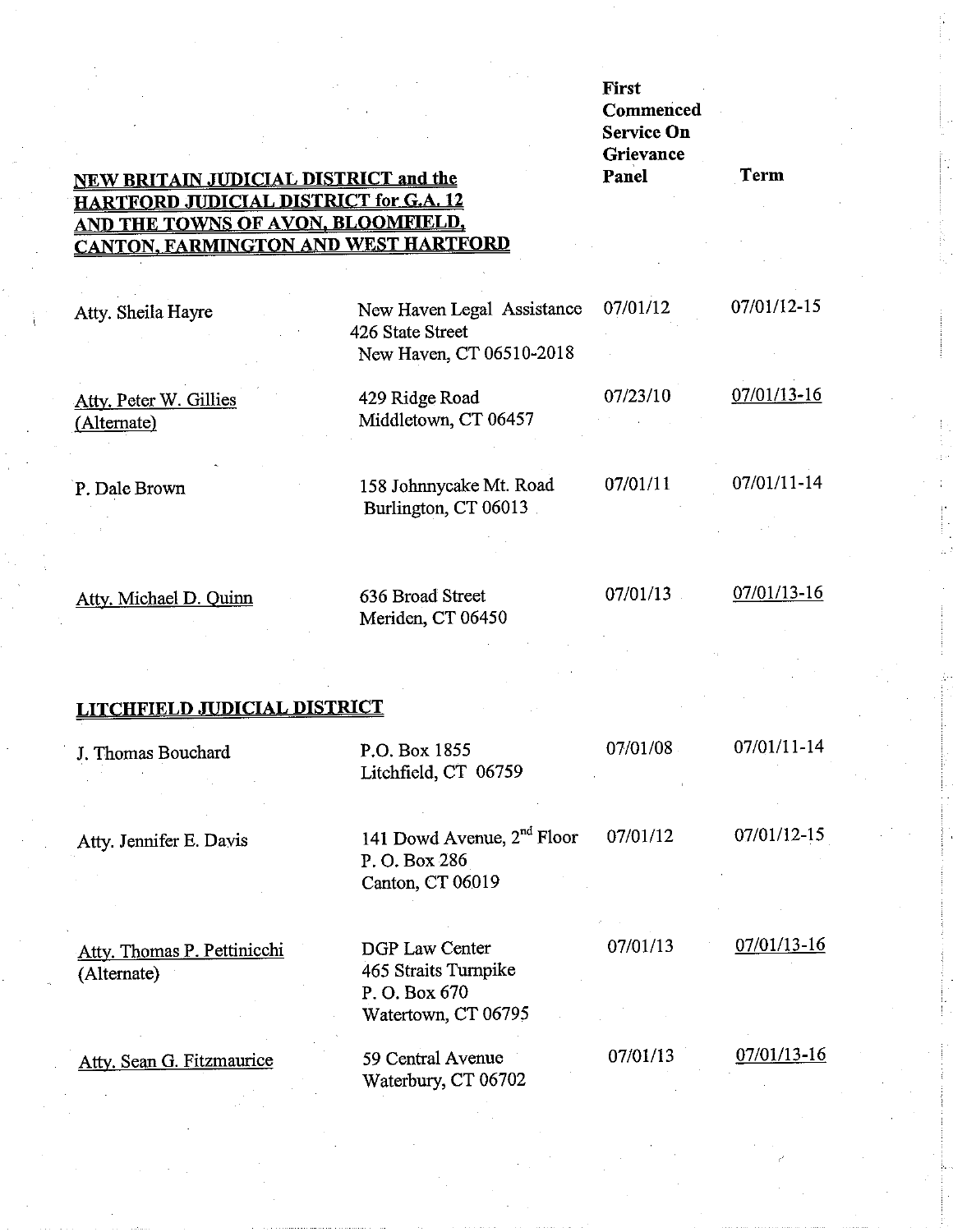| <b>MIDDLESEX JUDICIAL DISTRICT</b>         |                                                                              | <b>First</b><br>Commenced<br><b>Service On</b><br>Grievance<br><u>Panel</u> | <u>Term</u> |
|--------------------------------------------|------------------------------------------------------------------------------|-----------------------------------------------------------------------------|-------------|
| Michael J. Cubeta, Jr.                     | 1203 Arbutus Street<br>Middletown, CT 06457                                  | 07/01/11                                                                    | 07/01/11-14 |
| Atty. Maureen O'Connor                     | The Travelers Companies<br>One Tower Square MS4A<br>Hartford, CT 06183-1050  | 07/01/09                                                                    | 07/01/12-15 |
| <b>Atty. Tucker McWeeny</b><br>(Alternate) | Szilagyi and Daly<br>118 Oak Street<br>Hartford, CT 06106                    | 07/01/11                                                                    | 07/01/13-16 |
| Attorney Andrew W. Krevolin<br>(Alternate) | Rogin Nassau<br><b>City Place</b><br>185 Asylum Street<br>Hartford, CT 06103 | 07/01/13                                                                    | 07/01/13-16 |

# NEW HAVEN JUDICIAL DISTRICT

# For the towns of Bethany, New Haven and Woodbridge

| Dr. Vinata Parkash              | 551 Amity Road<br>Woodbridge, CT 06525                 | 07/01/06 | 07/01/11-14 |
|---------------------------------|--------------------------------------------------------|----------|-------------|
| Atty. John Mager<br>(Alternate) | Mager & Mager<br>87 River Street<br>Milford, CT 06460  | 07/01/12 | 07/01/13-16 |
| Atty. William M. Bloss          | 350 Fairfield Avenue<br>Bridgeport, CT 06604           | 07/01/10 | 07/01/13-16 |
| Atty. Thomas Lynch              | 64 Cherry Street<br>P. O. Box 453<br>Milford, CT 06460 | 07/01/11 | 07/01/12-15 |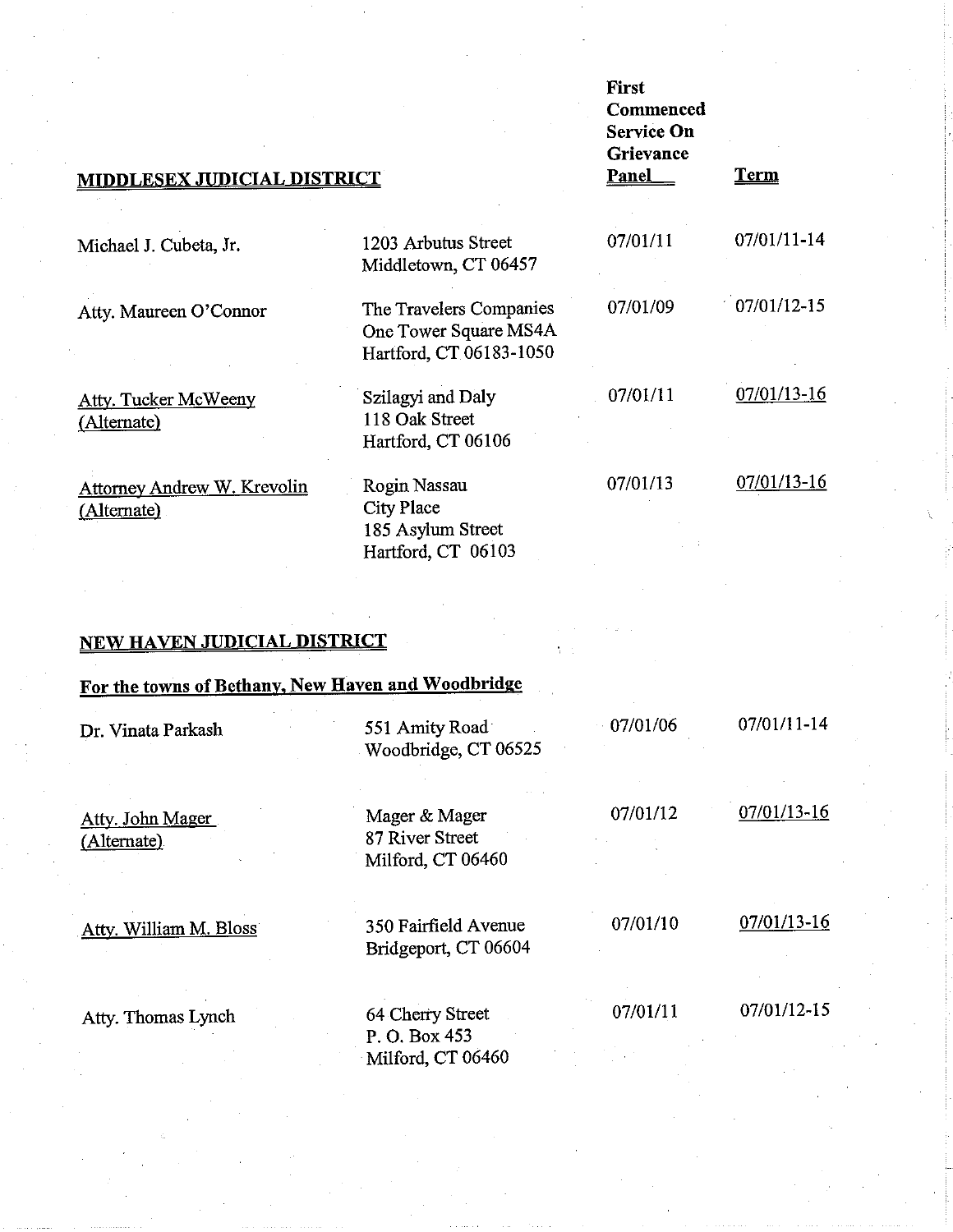|                                                                                            |                                               | <b>First</b><br><b>Commenced</b><br><b>Service On</b><br><b>Grievance</b><br><b>Panel</b> | <u>Term</u>     |
|--------------------------------------------------------------------------------------------|-----------------------------------------------|-------------------------------------------------------------------------------------------|-----------------|
| <b>NEW HAVEN JUDICIAL DISTRICT</b>                                                         |                                               |                                                                                           |                 |
| For G.A. 7 and the towns of Branford, East Haven,<br>Guilford, Madison and North Branford. |                                               |                                                                                           |                 |
|                                                                                            |                                               |                                                                                           |                 |
| Francis Walsh, Jr.                                                                         | 34 Totoket Road<br>Branford, CT 06405         | 07/01/08                                                                                  | 07/01/11-14     |
|                                                                                            |                                               |                                                                                           |                 |
| Atty. Anita DiGioia                                                                        | 53 River Street                               | 07/01/13                                                                                  | 07/01/13-16     |
| (Alternate)                                                                                | Milford, CT 06460                             |                                                                                           |                 |
|                                                                                            |                                               |                                                                                           |                 |
| Atty. Brian E. Spears                                                                      | 33 Riverside Avenue                           | 07/01/09                                                                                  | 07/01/12-15     |
|                                                                                            | Westport, CT 06880                            |                                                                                           |                 |
|                                                                                            |                                               | 07/01/10                                                                                  | 07/01/13-16     |
| <b>Atty. Timothy Patrick Brady</b>                                                         | 1 Hartford Plaza T-6-93<br>Hartford, CT 06115 |                                                                                           |                 |
|                                                                                            |                                               |                                                                                           |                 |
|                                                                                            |                                               |                                                                                           |                 |
| NEW LONDON JUDICIAL DISTRICT                                                               |                                               |                                                                                           |                 |
| Dr. Donald Amaro                                                                           | 40 East Shore Drive                           | 11/05/10                                                                                  | 07/01/11-14     |
|                                                                                            | Niantic, CT 06357                             |                                                                                           |                 |
|                                                                                            |                                               | 07/01/12                                                                                  | 07/01/12-15     |
|                                                                                            | Paladino and Welsh<br>33 Main St. Suite P     |                                                                                           |                 |
| Atty. Richard Paladino                                                                     |                                               |                                                                                           |                 |
|                                                                                            | Old Saybrook, CT 06475                        |                                                                                           |                 |
|                                                                                            |                                               |                                                                                           |                 |
| <b>Atty. Rachel Sarantopoulos</b>                                                          | 143 School Street<br>Danielson, CT 06239      | 07/01/13                                                                                  |                 |
|                                                                                            |                                               |                                                                                           | $07/01/13 - 16$ |
| <b>Atty. Kenneth McDonnell</b>                                                             | P.O. Box 959                                  | 07/01/13                                                                                  | 07/01/13-16     |
| (Alternate)                                                                                | Essex, CT 06426                               |                                                                                           |                 |
|                                                                                            |                                               |                                                                                           |                 |
|                                                                                            |                                               |                                                                                           |                 |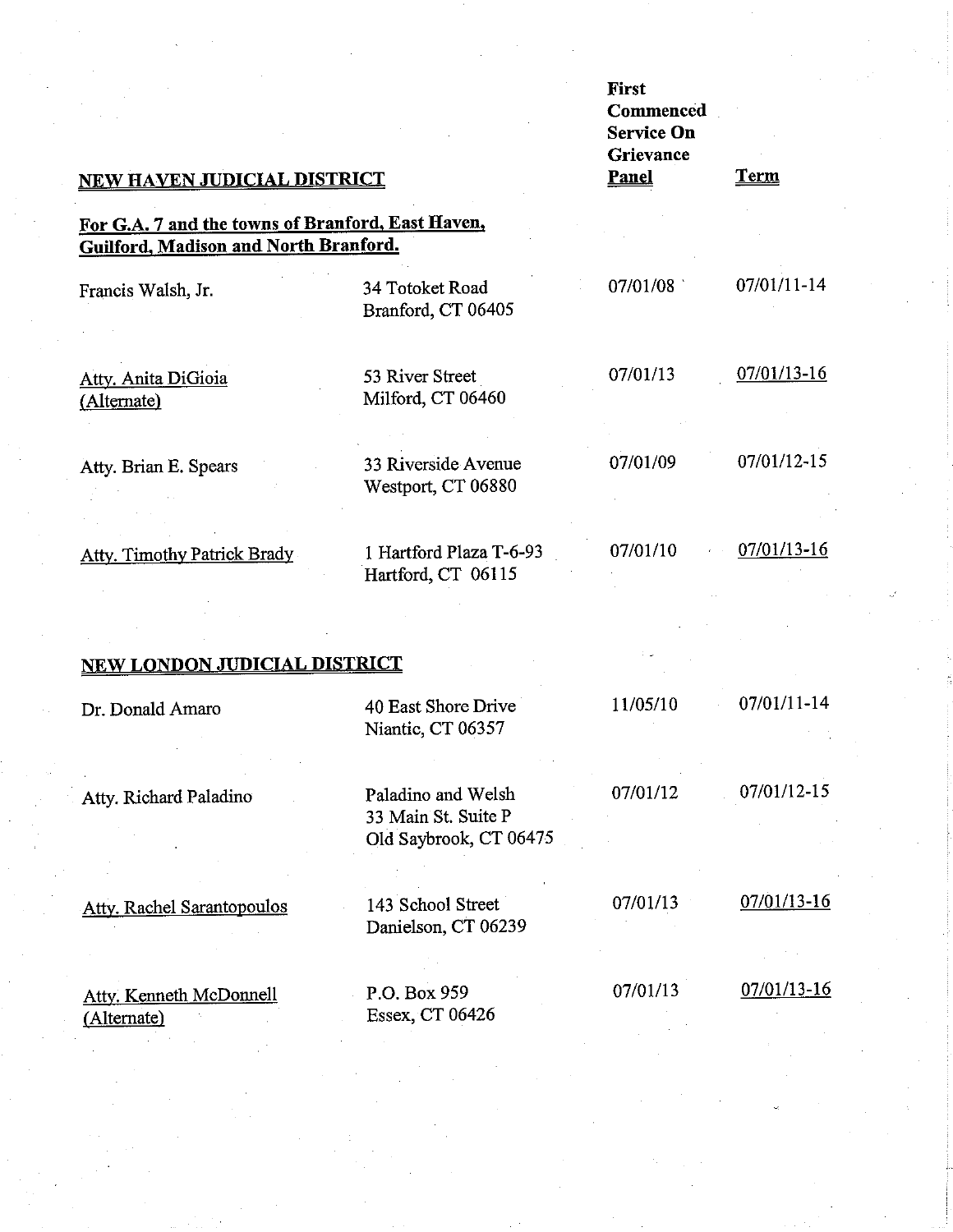| STAMFORD-NORWALK JUDICIAL DISTRICT                        |                                                        | <b>First</b><br>Commenced<br><b>Service On</b><br>Grievance<br><b>Panel</b> | <u>Term</u>   |
|-----------------------------------------------------------|--------------------------------------------------------|-----------------------------------------------------------------------------|---------------|
| Thomas McKiernan                                          | Abercrombie, Burns &<br>McKiernan<br>581 Post Road     | 07/01/08                                                                    | 07/01/11-14   |
|                                                           | Darien, CT 06820                                       |                                                                             |               |
| Atty. Frank O'Reilly                                      | 167 Old Post Road<br>Southport, CT 06890               | 07/01/12                                                                    | 07/01/12-15   |
| Vacant                                                    |                                                        |                                                                             | 07/01/13-16   |
| Vacant<br>(Alternate)                                     |                                                        |                                                                             | $07/01/13-16$ |
|                                                           |                                                        |                                                                             |               |
| <b>TOLLAND JUDICIAL DISTRICT</b><br>Rev. Charles Erickson | 14 Watrous Road                                        | 07/01/08                                                                    | 07/01/11-14   |
| Atty. Jeffrey Mickelson                                   | Bolton, CT 06043<br>433 South Main Street<br>Suite 313 | 07/01/09                                                                    | 07/01/12-15   |
| Atty. Stephen J. Adams                                    | West Hartford, CT 06110<br>158 Main Street             | 07/01/13                                                                    | $07/01/13-16$ |
|                                                           | P.O. Box 682<br>Putnam, CT 06260                       |                                                                             |               |
| <b>Atty. Matthew Potter</b><br>(Alternate)                | 447 Center Street<br>Manchester, CT 06040              | 07/01/13                                                                    | 07/01/13-16   |
|                                                           |                                                        |                                                                             |               |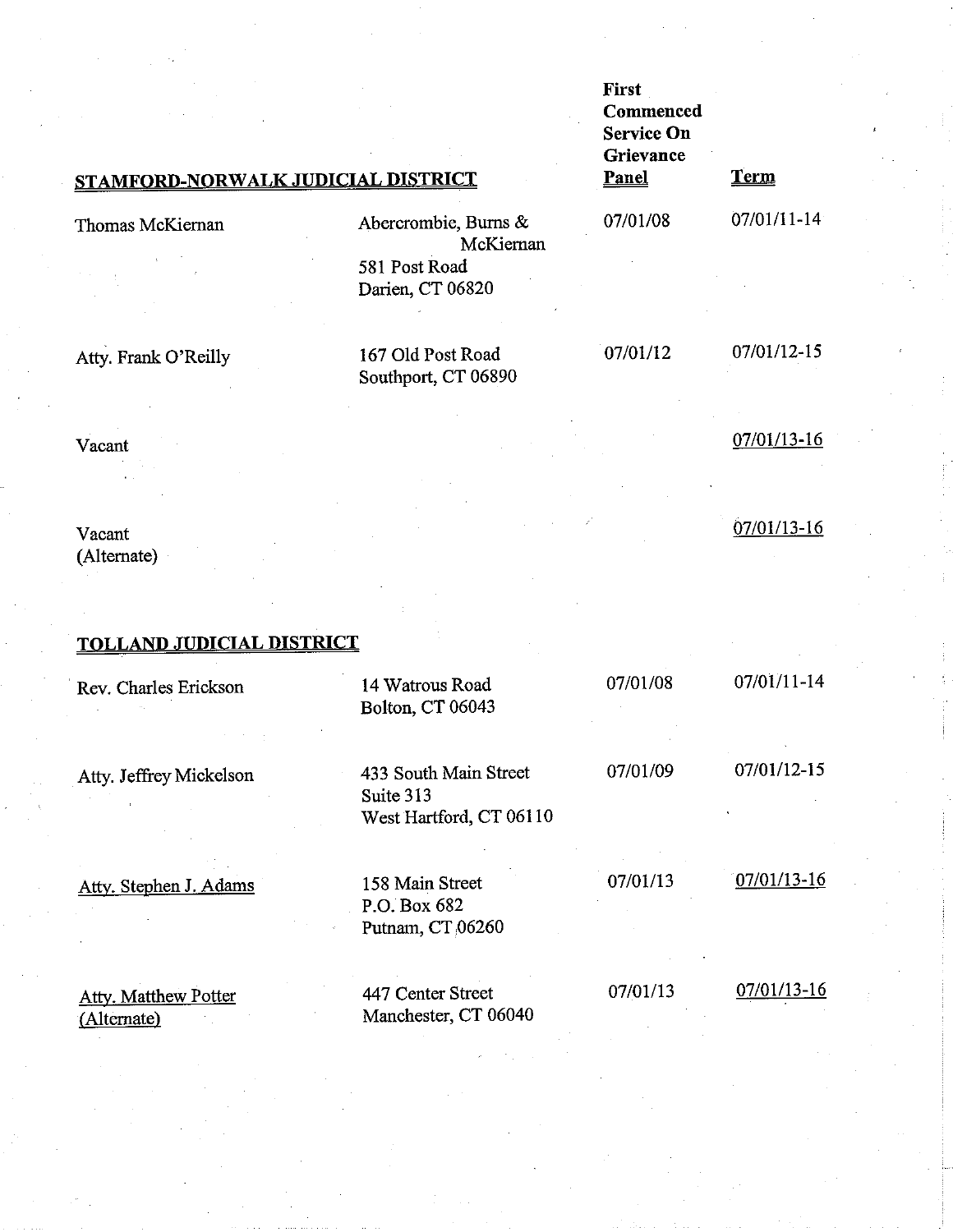|                                      |                                                                        | First<br>Commenced<br><b>Service On</b><br>Grievance<br><b>Panel</b> | <u>Term</u>     |
|--------------------------------------|------------------------------------------------------------------------|----------------------------------------------------------------------|-----------------|
| <b>WATERBURY JUDICIAL DISTRICT</b>   |                                                                        |                                                                      |                 |
| Christopher Metcalf                  | 108 Main St. North<br>$2nd$ Floor<br>Southbury, CT 06488               | 07/01/11                                                             | 07/01/11-14     |
| Atty. Kathleen Allsup                | 25 Audubon Lane<br>Shelton, CT 06484                                   | 07/01/09                                                             | 07/01/12-15     |
| <b>Atty</b> , Bruce Diamond          | 365 Highland Avenue<br>Cheshire, CT 06410                              | 07/01/13                                                             | $07/01/13 - 16$ |
| Atty. Helen D. Murphy<br>(Alternate) | 234 Church Street<br>$5^{\text{th}}$ Floor<br>New Haven, CT 06510-1881 | 07/01/10                                                             | 07/01/13-16     |
| WINDHAM JUDICIAL DISTRICT            |                                                                        |                                                                      |                 |
| Peter Barbone                        | 108 Valley Street<br>Willimantic, CT 06226                             | 07/01/11                                                             | 07/01/11-14     |
| Atty. Christopher P. Anderson        | 82 Chelsea Harbor Drive<br>Norwich, CT 06360                           | 07/01/12                                                             | 07/01/12-15     |
| Atty. John A. Collins<br>(Alternate) | 2 Union Place<br>New London, CT 06320                                  | 07/01/13                                                             | $07/01/13 - 16$ |

Atty. Mark Spurling

130 Union Street P. O. Box 756 Vemon, CT 06066

07/01/13-16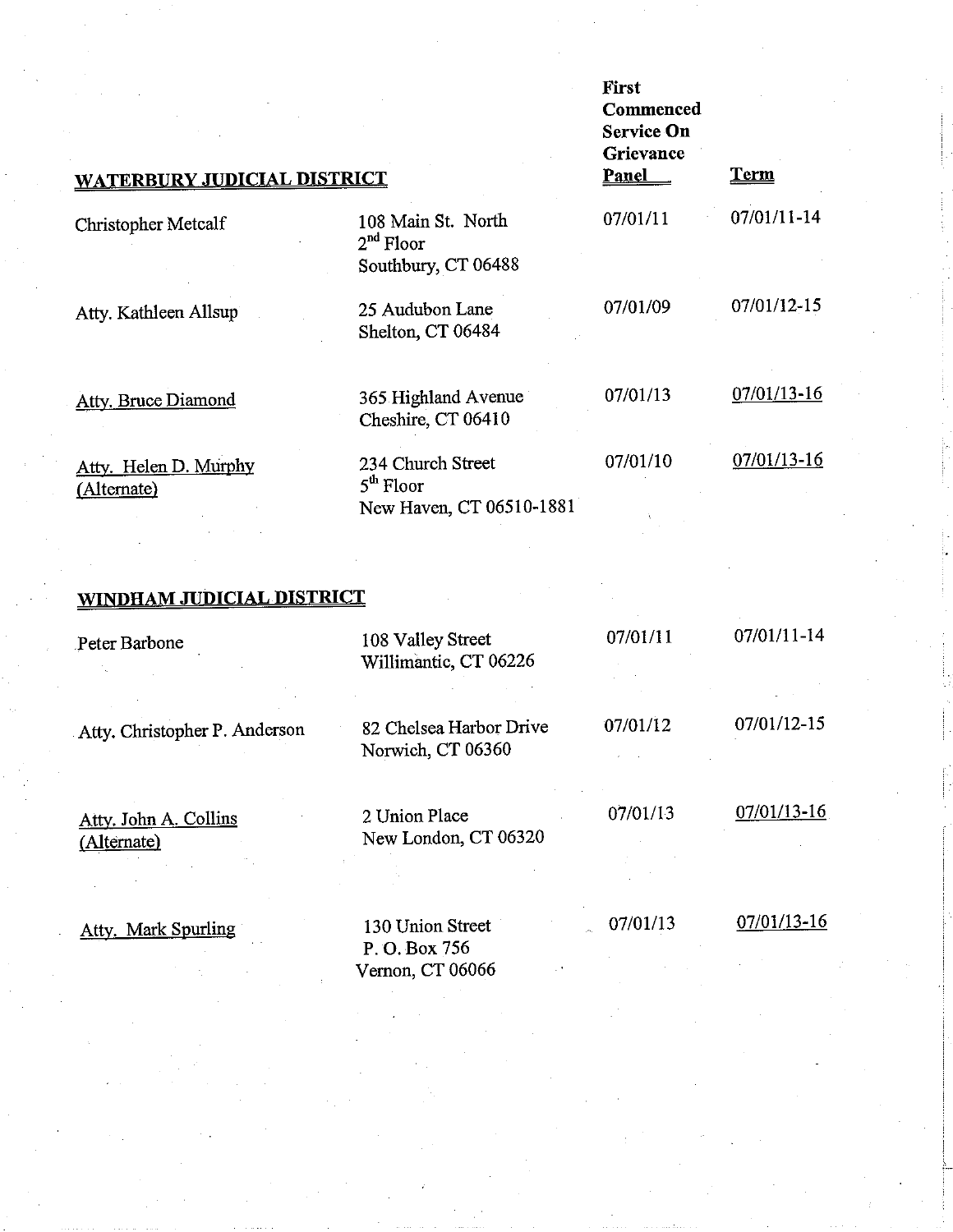## STATEWIDE GRIEVANCE COMMITTEE

 $(* - indicates this person is a non-attoney)$ 

(Section 2-33 of the Practice Book. Terms shall commence on July 1, 2013 and appointments shall be for terms of three years. One member shall be designated as chair and another as vice chair. No member shall serve for more than two consecutive three year terms excluding any appointments for less than a full term. ONLY THOSE INDIVIDUALS WHOSE NAMES ARE UNDERLINED ARE BEING CONSIDERED FOR APPOINTMENT OR REAPPOINTMENT.)

|                                     |                                                                      | Judicial            | First<br>Commenced<br><b>Service Under</b><br>7/1/86 |                 |  |
|-------------------------------------|----------------------------------------------------------------------|---------------------|------------------------------------------------------|-----------------|--|
| <b>Member</b>                       | <u>Address</u>                                                       | <b>District</b>     | <b>Rules</b>                                         | <u>Term</u>     |  |
| Atty. David A. Slossberg            | 147 North Broad Street<br>P. O. Box 112<br>Milford, CT 06460         | Ansonia/<br>Milford | 12/14/12                                             | $07/01/13 - 16$ |  |
| Atty. Frank J. Riccio II<br>(Chair) | P.O. Box 491<br>Bridgeport, CT 06601                                 | Danbury             | .03/13/09                                            | 07/01/13-16     |  |
| * Patrick Sheridan                  | 45 Redwood Drive<br>Bethel, CT 06801                                 | Danbury             | 03/11/11                                             | 07/01/13-16     |  |
| Atty. J. Kevin Golger               | McNamara and Kenney<br>815 Main St. $2nd$ Fl<br>Bridgeport, CT 06604 | Fairfield           | 07/01/12                                             | 07/01/12-15     |  |
| Atty. Christopher T. Goulden        | 1000 Bridgeport Avenue<br>Suite 102<br>Shelton, CT 06484             | Fairfield           | 07/01/10                                             | 07/01/13-16     |  |
| * Rev. Simon Castillo               | 555 Maplewood Avenue<br>Bridgeport, CT 06604                         | Fairfield           | 07/01/10                                             | 07/01/13-16     |  |
| Atty. William J. O'Sullivan         | 100 Great Meadow Road<br>Suite 100<br>Wethersfield, CT 06109-2355    | Hartford            | 09/04/09                                             | 07/01/12-15     |  |
| Atty. Noble Allen<br>(Vice-Chair)   | 20 Church Street<br>18 <sup>th</sup> Floor<br>Hartford, CT 06103     | Hartford            | 09/04/09                                             | 07/01/12-15     |  |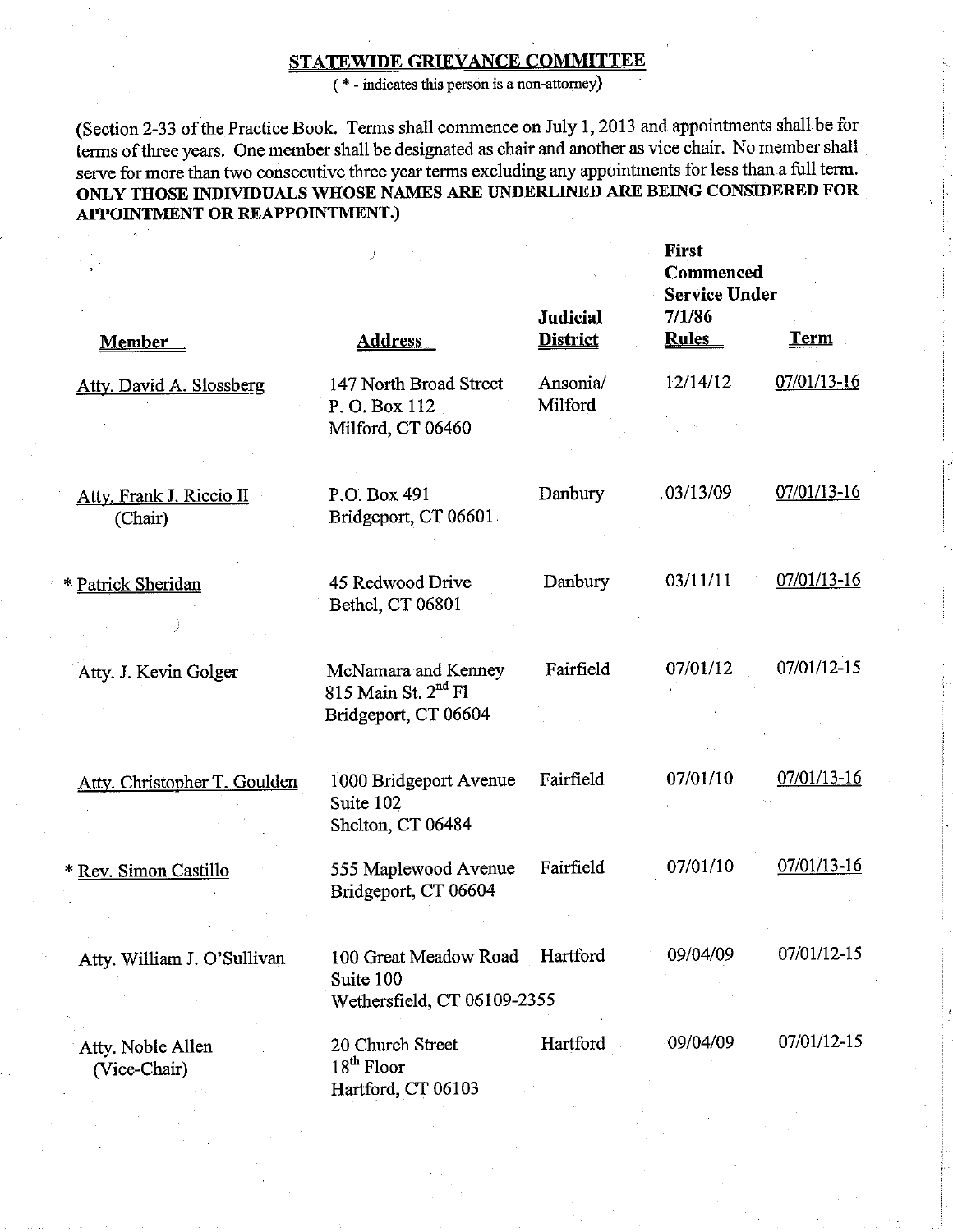# **STATEWIDE GRIEVANCE COMMITTEE**<br>(\*- indicates this person is a non-attorney)

| <b>Member</b>             | <b>Address</b>                                                                  | <b>Judicial</b><br><b>District</b> | First<br>Commenced<br><b>Service Under</b><br>7/1/86<br><u>Rules</u> | <u>Term</u>   |
|---------------------------|---------------------------------------------------------------------------------|------------------------------------|----------------------------------------------------------------------|---------------|
| * Joan Gill               | P. O. Box 952<br>Litchfield, CT 06759                                           | Litchfield                         | 10/14/11                                                             | 07/01/11-14   |
| Atty. Sue A. Cousineau    | 516 Main Street<br>Suite 25<br>Middletown, CT 06457                             | Middlesex                          | 07/01/11                                                             | 07/01/11-14   |
| Atty. Joseph D. Foti      | 700 West Johnson Avenue New Britain<br>Suite 207<br>Cheshire, CT 06410          |                                    | 07/01/10                                                             | $07/01/13-16$ |
| Atty. Thomas J. Sansone   | Carmody & Torrance<br>195 Church Street<br>P. O Box 1950<br>New Haven, CT 06509 | New Haven                          | 07/01/12                                                             | 07/01/12-15   |
| Dr. Romeo A. Vidone<br>ķ. | 880 Race Brook Road<br>Orange, CT 06477                                         | New Haven                          | 07/01/06                                                             | 07/01/11-14   |
| <b>Robert Myers</b><br>Ķ  | 11 Binney Road<br>New London, CT 06320                                          | New London                         | 07/01/12                                                             | 07/01/12-15   |
| Atty. Donna E. Woviotis   | <b>Superior Court</b><br>70 Huntington Street<br>New London, CT 06320           | New London                         | 07/01/10                                                             | 07/01/13-16   |
| Judith Freedman           | 17 Crawford Road<br>Westport, CT 06880                                          | Stamford/<br>Norwalk               | 07/01/10                                                             | $07/01/13-16$ |
| Vacant                    |                                                                                 | Stamford/<br>Norwalk               |                                                                      | 07/01/13-16   |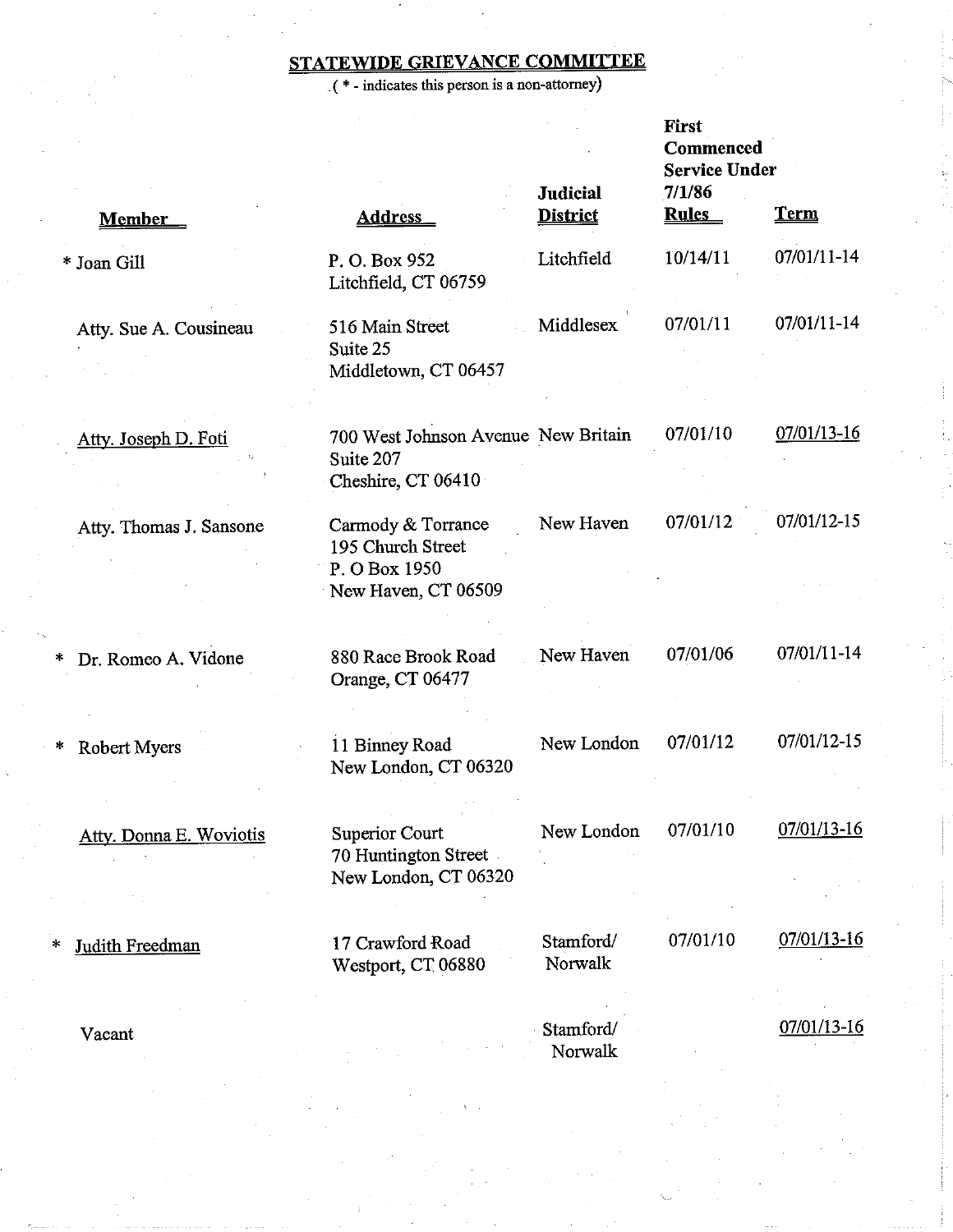# **STATEWIDE GRIEVANCE COMMITTEE**<br>(\*-indicates this person is a non-attorney)

|                         |                                                       |                                    | <b>First</b><br>Commenced<br><b>Service Under</b> |               |
|-------------------------|-------------------------------------------------------|------------------------------------|---------------------------------------------------|---------------|
| <u>Member</u>           | <u>Address</u>                                        | <b>Judicial</b><br><b>District</b> | 7/1/86<br><u>Rules</u>                            | <u>Term</u>   |
| Atty. James J. Sullivan | 773 Main Street<br>Manchester, CT 06040               | Tolland                            | 07/01/13                                          | 07/01/13-16   |
| *Vincent Mauro, Jr.     | 24 Kneeland Road<br>New Haven, CT 06512               | Waterbury                          | 02/10/12                                          | 07/01/11-14   |
| Atty. Kara J. Summa     | 228 Meadow Street<br>Suite 303<br>Waterbury, CT 06702 | Waterbury                          | 07/01/13                                          | 07/01/13-16   |
| Atty. Nancy E. Fraser   | P.O. Box 166<br>$P$ utnam $C$ T $06260$               | Windham                            | 07/01/08                                          | $07/01/11-14$ |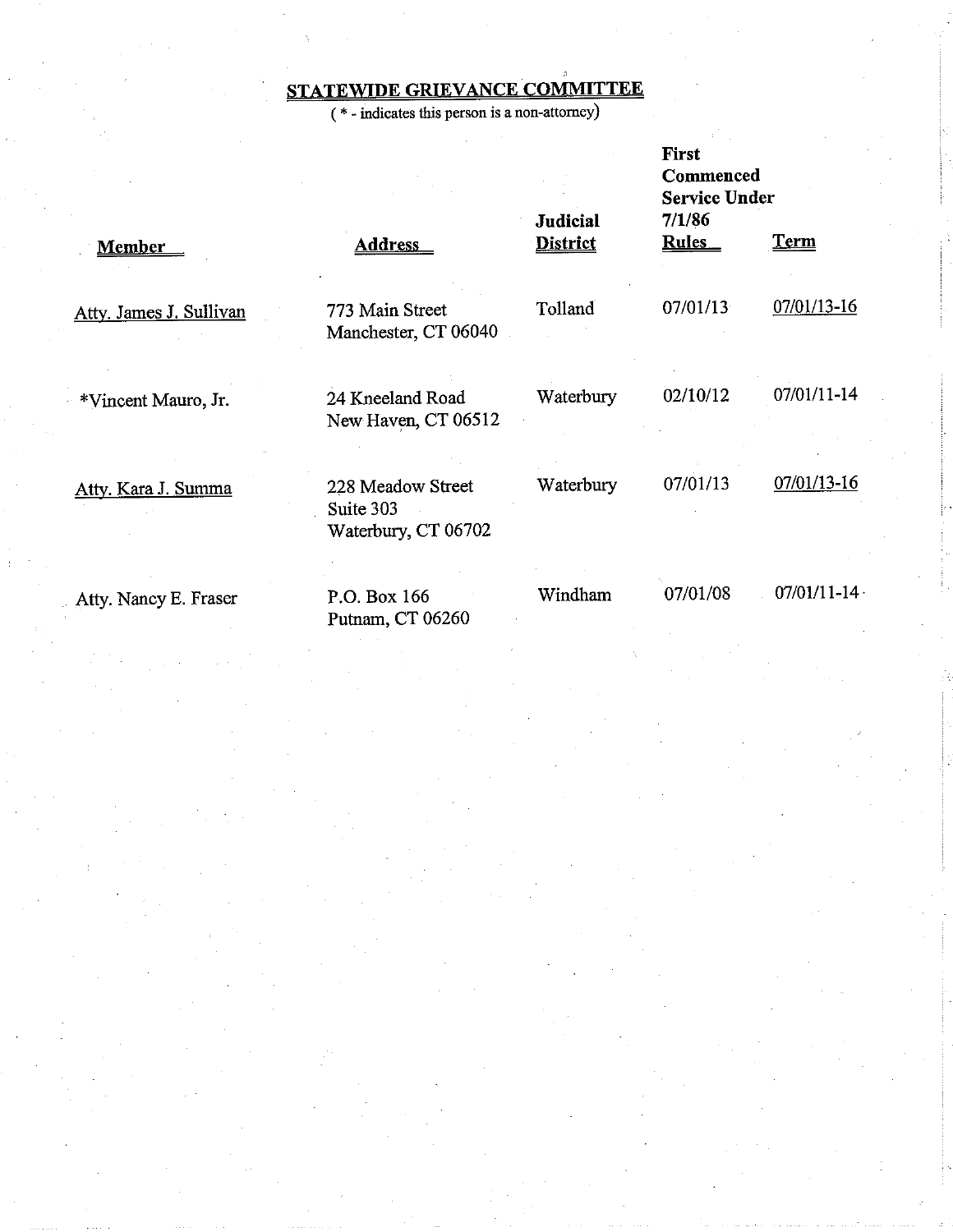#### STATEWIDE BAR COUNSEL

(Section 2-34 of the Practice Book provides for the appointrnent of a statewide bar counsel and such additional attorneys to act as assistant bar counsel for a term of one year commencing July 1, 2013.)

Attomey Michael P. Bowler, Statewide Bar Counsel

Attomey Christopher G. Blanchard, First Assistant Bar Counsel

Attomey Christopher L. Slack, First Assistant Bar Counsel

Attomey Frances Mickelson-Dera, First Assistant Bar Counsel

Attomey Darlene F. Reynolds, Assistant Bar Counsel

Attorney Cathy A. Dowd, Assistant Bar Counsel

Attomey Elizabeth M. Rowe, Assistant Bar Counsel

Attomey Kerry Johnson O'Connell, Assistant Bar Counsel

Any other lawyer in the Legal Services Division, except Disciplinary Counsel, to act as Assistant Bar Counsel.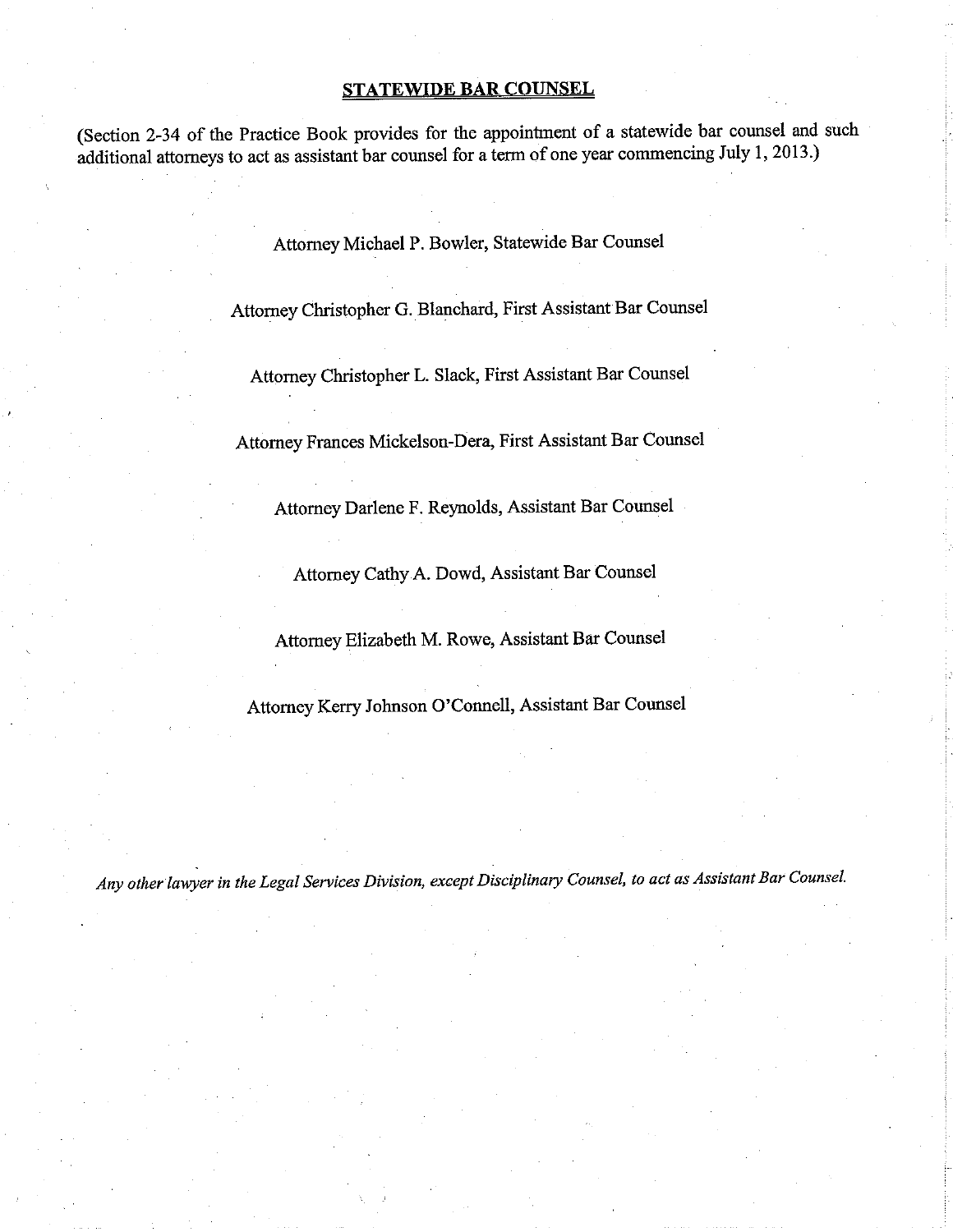# BAR COUNSEL<br>FOR LOCAL GRIEVANCE PANELS

(Section 2-30 of the Practice Book. Terms are for one year commencing July 1, 2013. Appointees may serve any grievance panel. Panels to be principally served by each counsel are noted below.)

#### **BAR COUNSEL**

#### **Address**

12 Bank Street Seymour, CT 06483

Name

Steven P. Kulas

Guilford, CT 06437-0037

Atty. Gregory A. Benoit P.O. Box 270 J.D.'s of Middlesex,<br>Waterford, CT 06385 New London and W

P.O. Box 9118 Bridgeport, CT 06604 (for  $G.A.13$  and the city of Hartford)

Atty. Richard T. Florentine 407 Old Toll Road J.D.'s of New Britain, Tolland<br>Madison, CT 06443 and Hartford (for G.A. 12 and and Hartford (for G.A. 12 and the towns of Avon, Bloomfield Canton, Farmington and West **Hartford** 

Atty. Michael A. Georgetti 67 Russ Street J.D. of New Haven (for the towns<br>Hartford, CT 06106 of Bethany, New Haven and of Bethany, New Haven and Woodbridge)

Attorney Jose Adrian Rebollo 44 Lyon Terrace J.D.'s of Ansonia-Milford and<br>Bridgeport, CT 06604 New Haven (for G.A. 7 and the New Haven (for G.A. 7 and the towns of Branford, East Haven, Guilford, Madison and North Branford

Atty. Gail S. Kotowski 397 Church Street J.D.'s of Danbury,<br>Guilford. CT 06437-0037 Litchfield and Waterbury

New London and Windham

Eugene J. Riccio R.O. Box 9118 J.D. of Stamford-Norwalk

J.D. of Fairfield

Atty. John J. Quinn 248 Hudson Street J.D. of Hartford<br>Hartford, 06106-1777 (for G.A.13 and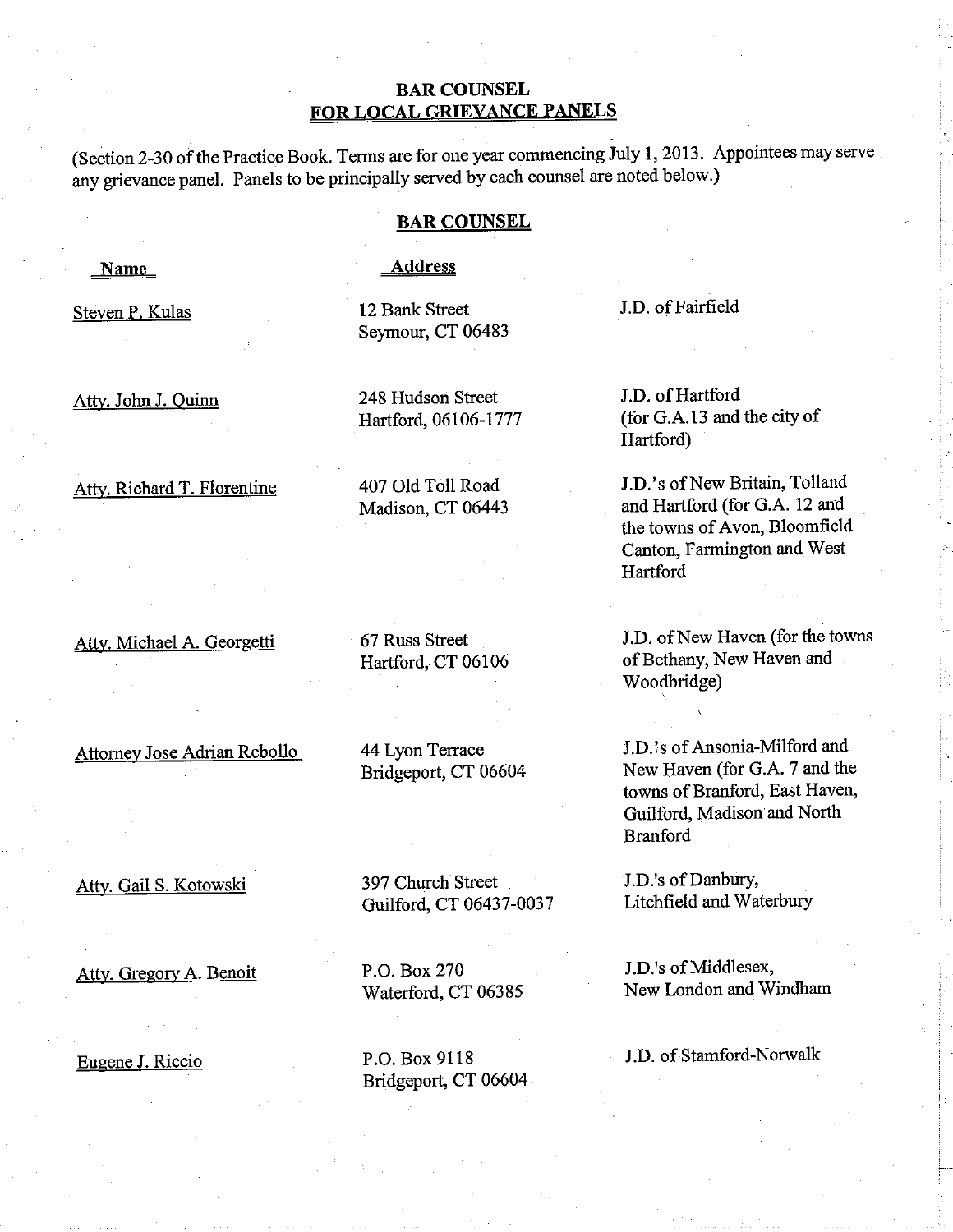## BAR COUNSEL AND INVESTIGATORS FOR LOCAL GRIEVANCE PANELS

## INVESTIGATORS (Statewide Duties)

Paul J. Piasecki, Jr., C.P.A. Piasecki and Company/Suite 203 53 Old Kings Highway North Darien, CT 06820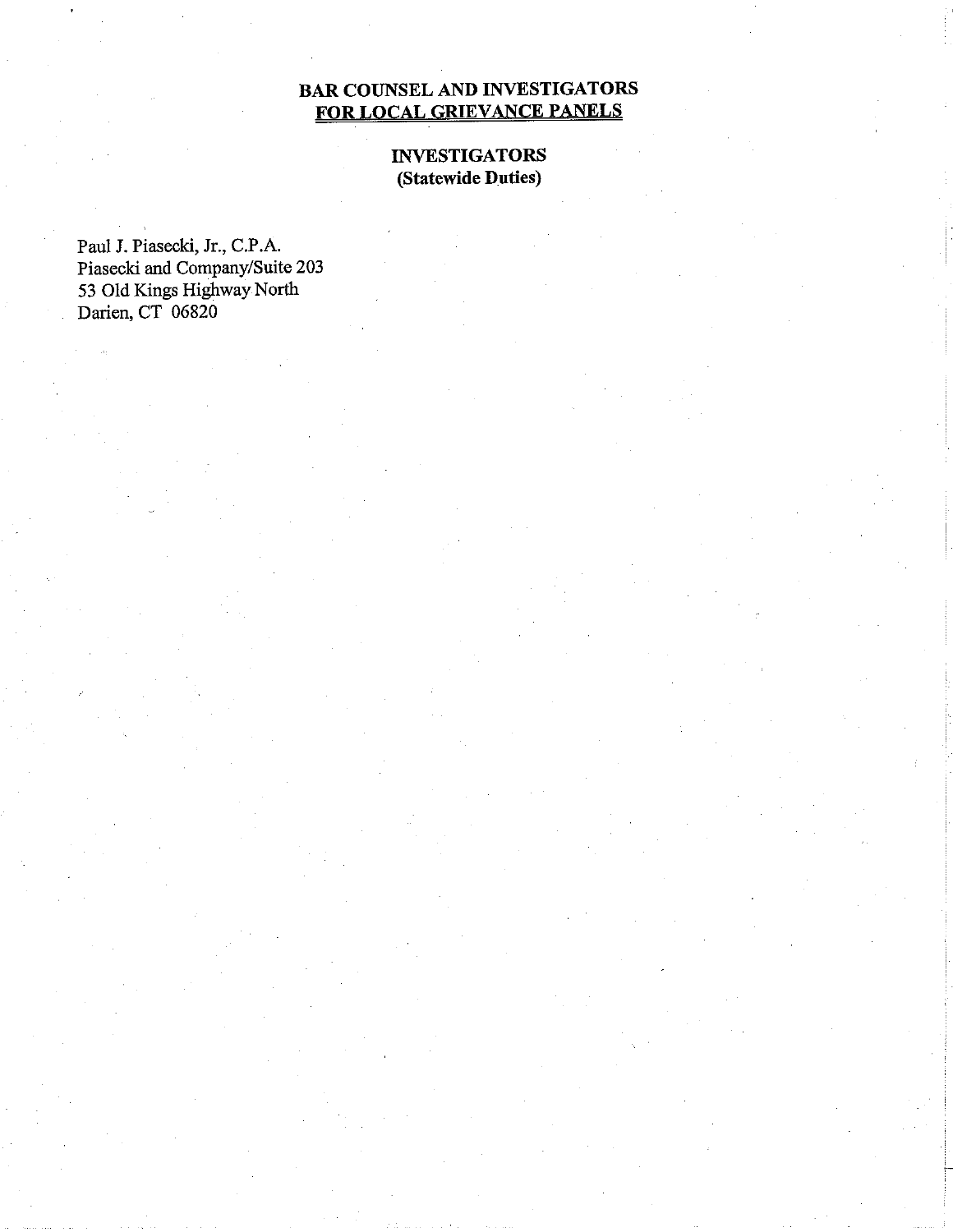#### CHIEF DISCIPLINARY COUNSEL AND DISCIPLINARY COUNSEL

(Section 2-34A of the Practice Book provides for the appointment of a chief disciplinary counsel and such disciplinary counsel as are necessary, for a term of one year commencing July 1, 2013)

Attorney Patricia King, Chief Disciplinary Counsel

Attomey Suzanne B. Sutton, First Assistant Chief Disciplinary Counsel

Attomey Karyl L. Carrasquilla, Assistant Chief Disciplinary Counsel

Attomey Beth L. Baldwin, Assistant Chief Disciplinary Counsel

Attomey Desi Imetovski, Assistant Disciplinary Counsel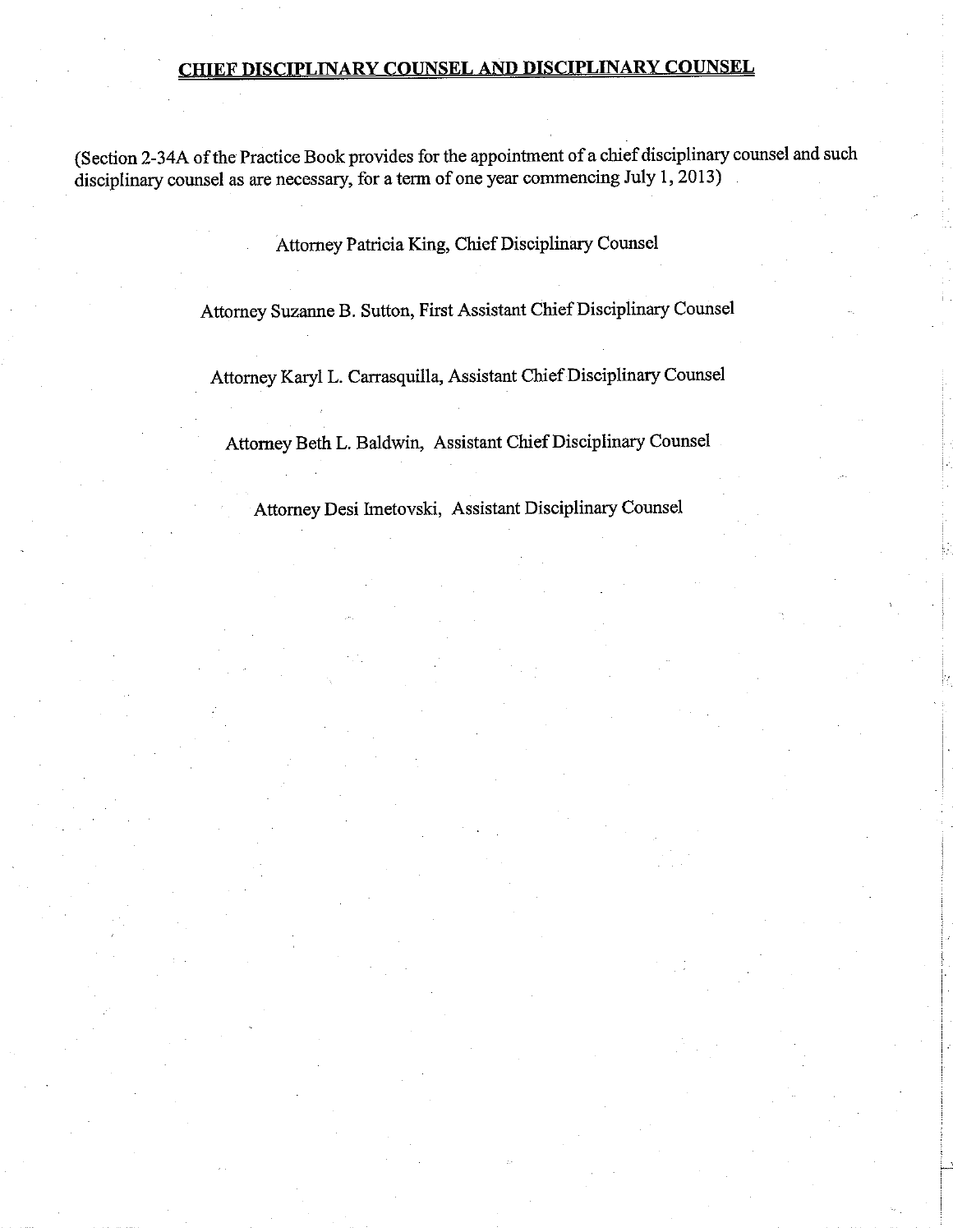# STATE BAR EXAMINING COMMITTEE, SUPERIOR COURT

(Section 2-3 of the Practice Book provides the term of office of each member, one of whom must be a judge, shall be three years from the first day of September succeeding his appointment, and terms shall be continued to be arranged so that those of eight members shall expire annually. Vacancies shall be filled by the judges for unexpired terms only. ONLY THOSE INDIVIDUALS WHOSE NAMES ARE UNDERLINED ARE BEING CONSIDERED FOR APPOINTMENT OR REAPPOINTMENT.)

| <b>Name</b>                  |                           | <b>Initial</b><br><b>Appointment</b> | 3-Year Term           |
|------------------------------|---------------------------|--------------------------------------|-----------------------|
| <b>FAIRFIELD COUNTY</b>      |                           |                                      |                       |
| Atty. Frederic S. Ury        | <b>Bridgeport</b>         | 09/01/10                             | 09/01/11 - 08/31/14   |
| Atty. Edward Gavin           | Bridgeport                | 09/01/11                             | 09/01/12 - 08/31/15   |
| Atty. Karen L. Karpie        | Bridgeport                | 09/01/09                             | 09/01/12 - 08/31/15   |
| Atty. Eric M. Gross          | Bridgeport                | 09/01/07                             | 09/01/13 - 08/31/16   |
| <b>HARTFORD COUNT</b>        |                           |                                      |                       |
| Hon. Nina F. Elgo            | Hartford, CT <sup>-</sup> | $09 - 01 - 12$                       | 09/01/12 - 08/31/15   |
| Atty. Matthew Wax Krell      | Hartford                  | 09/01/06                             | 09/01/12 - 08/31/15   |
| Atty. Michael J. Whelton     | E. Hartford               | 10/25/84                             | 09/01/12 - 08/31/15   |
| Atty. Denise Martino Phelan  | Hartford                  | 09/01/92                             | 09/01/13 - 08/31/16   |
| <b>Atty. Richard Banbury</b> | Hartford                  | 09/01/80                             | $09/01/13 - 08/31/16$ |
| Atty. Deborah L. Bradley     | Hartford                  | 03/15/94                             | 09/01/11 - 08/31/14   |
| Atty. Robert D. Silva        | Hartford                  | 09/01/11                             | 09/01/11 - 08/31/14   |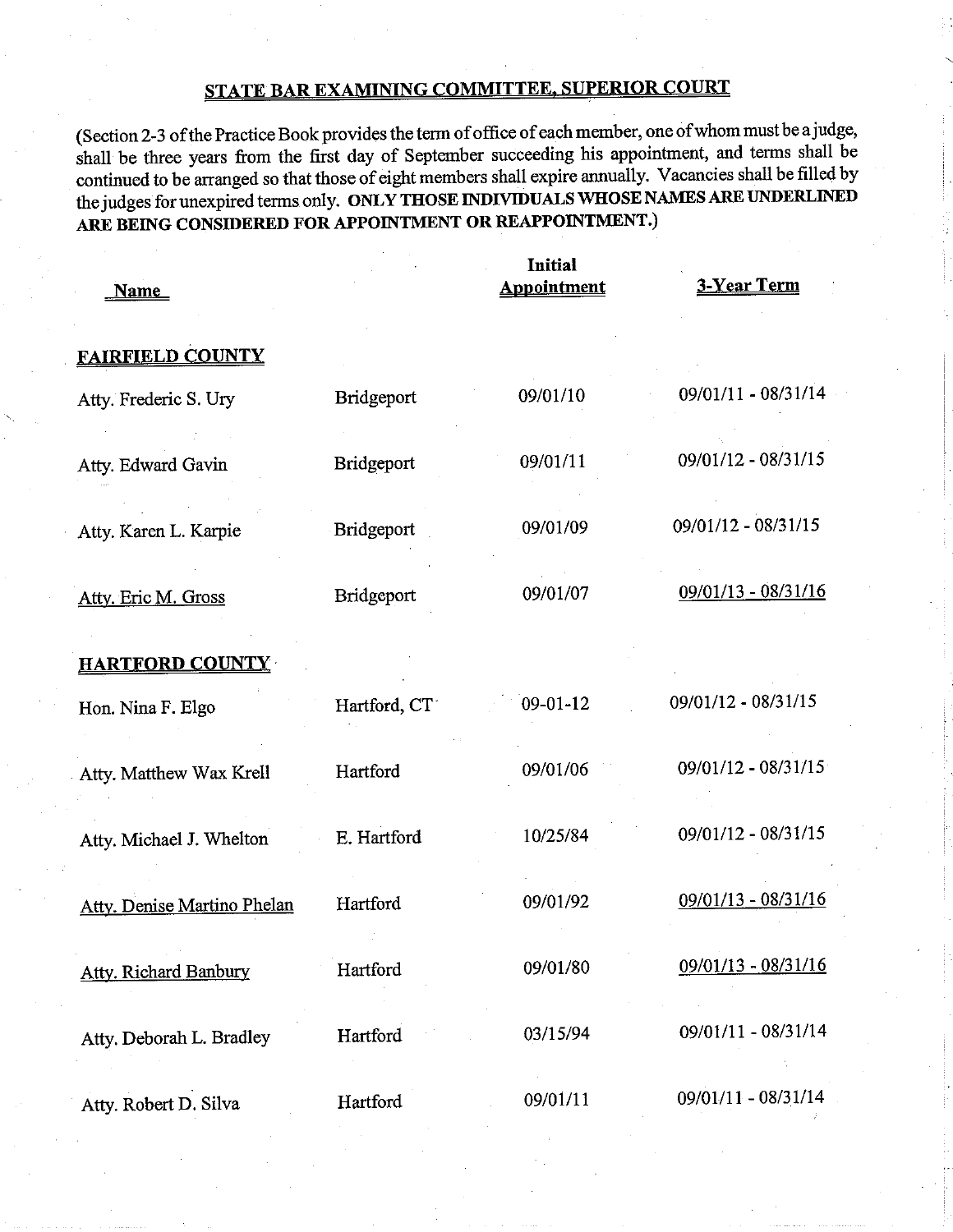# STATE BAR EXAMINING COMMITTEE, SUPERIOR COURT

| <b>Name</b>                |             | Initial<br><b>Appointment</b> | 3-Year Term           |
|----------------------------|-------------|-------------------------------|-----------------------|
| <b>TCHFIELD COUNTY</b>     |             |                               |                       |
| Atty. David A. Moraghan    | Torrington  | 09/01/91                      | $09/01/11 - 08/31/14$ |
| Atty. Anne C. Dranginis    | Litchfield  | 09/21/78                      | $09/01/13 - 08/31/16$ |
|                            |             |                               |                       |
| <b>MIDDLESEX COUNTY</b>    |             |                               |                       |
| Atty. Sharon A. Peters     | Portland    | 09/01/97                      | 09/01/12-08/31/15     |
| Hon. Barbara M. Quinn      | Chester     | 06/23/86                      | $09/01/11 - 08/31/14$ |
| Hon. C. Ian McLachlan      | Chester     | 06/05/07                      | $09/01/11 - 08/31/14$ |
| <b>NEW HAVEN COUNTY</b>    |             |                               |                       |
| Atty. Adam Mantzaris       | Wallingford | 09/01/91                      | $09/01/12 - 08/31/15$ |
| Atty. Alix Simonetti       | New Haven   | 10/02/00                      | 09/01/12 - 08/31/15   |
| Atty. Gail E. McTaggart    | Waterbury   | 09/01/89                      | 09/01/13 - 08/31/16   |
| Atty. Irving H. Perlmutter | New Haven   | 09/01/83                      | 09/01/13 - 08/31/16   |
| Atty. Earl F. Dewey, II    | Wallingford | 09/27/00                      | 09/01/13 - 08/31/16   |
|                            |             |                               |                       |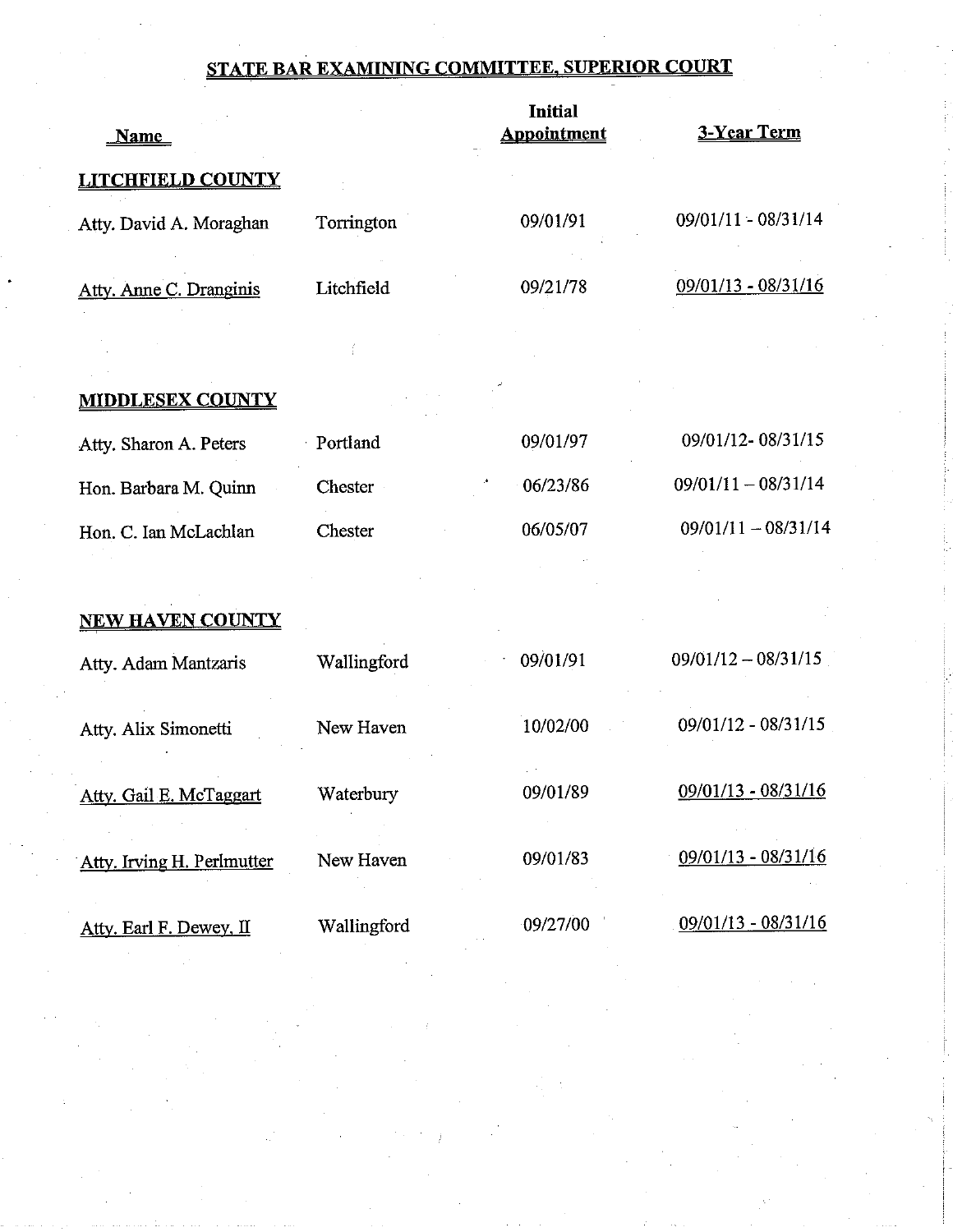# STATE BAR EXAMINING COMMITTEE, SUPERIOR COURT

 $\mathbf{r}$  $\overline{a}$ 

|                             |             | <b>Initial</b>     |                       |
|-----------------------------|-------------|--------------------|-----------------------|
| <u>Name</u>                 |             | <b>Appointment</b> | 3-Year Term           |
| <b>NEW LONDON COUNTY</b>    |             |                    |                       |
| Atty. Raymond L. Baribeault | New London  | 09/28/11           | $09/01/13 - 08/31/16$ |
| <b>TOLLAND COUNTY</b>       |             |                    |                       |
| Atty. Cynthia Baer          | Vernon      | 02/05/13           | $09/01/11 - 08/31/14$ |
|                             |             |                    |                       |
| <b>WINDHAM COUNTY</b>       |             |                    |                       |
| Atty. Kevin C. Connors      | Willimantic | 09/01/05           | 09/01/11 - 08/31/14   |
|                             |             |                    |                       |
|                             |             |                    |                       |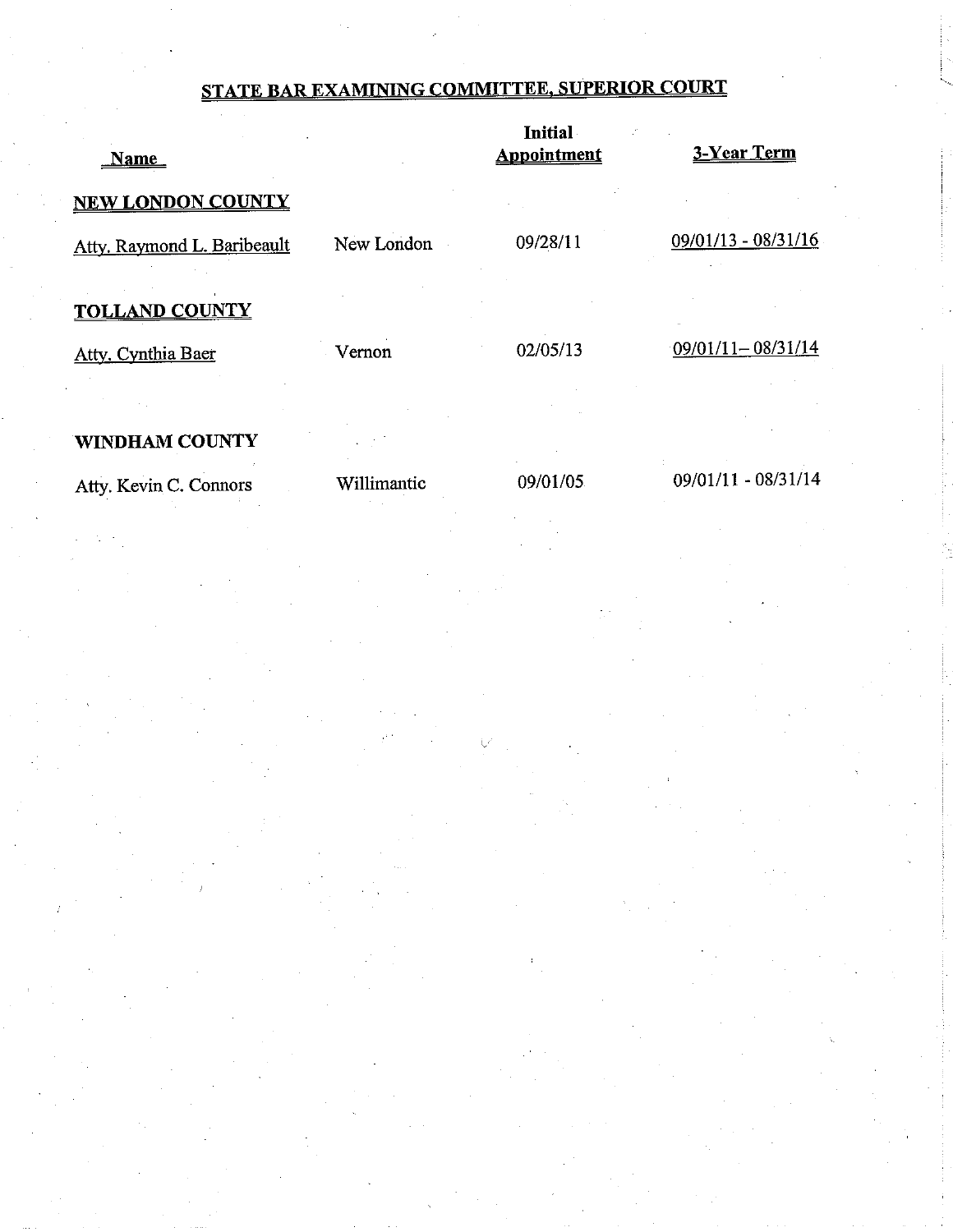## STANDING COMMITTEE ON RECOMMENDATIONS FOR ADMISSION TO THE BAR, SUPERIOR COURT

(Section 2-12 of the Practice Book provides there shall be in each county a standing committee on recommendations for admission, consisting of not less than three nor more than seven members of the bar of that county, who shall be appointed by the judges ofthe superior court to hold office for three years and until successors are appointed. ONLY THOSE INDIVIDUALS WHOSE NAMES ARE UNDERLINED ARE BEING CONSIDERED FOR APPOINTMENT OR REAPPOINTMENT.)

| <b>County</b>            | <b>Term: 3 Years</b> |
|--------------------------|----------------------|
| <b>FAIRFIELD COUNTY</b>  |                      |
| Atty. Douglas P. Mahoney | $07/01/12 - 15$      |
| Atty. Carolyn R. Linsey  | $07/01/13 - 16$      |
| Atty. Edward F. Czepiga  | $07/01/12 - 15$      |
| Atty. Robert W. Lotty    | $07/01/13 - 16$      |
| Atty. Cindy L. Robinson  | $07/01/13 - 16$      |
| Atty. Auden Grogins      | $07/01/11 - 14$      |

#### **HARTFORD COUNTY**

| Atty. Rene Rosado            | $07/01/12 - 15$ |
|------------------------------|-----------------|
| <b>Atty. Gary Friedle</b>    | $07/01/13 - 16$ |
| Atty. Richard R. Brown       | $07/01/13 - 16$ |
| Atty. Monica Lafferty Harper | $07/01/13 - 16$ |
| Atty. John B. Nolan          | $07/01/13 - 16$ |
| Atty. John Matulis           | $07/01/13 - 16$ |
| Atty. David Curry            | $07/01/11 - 14$ |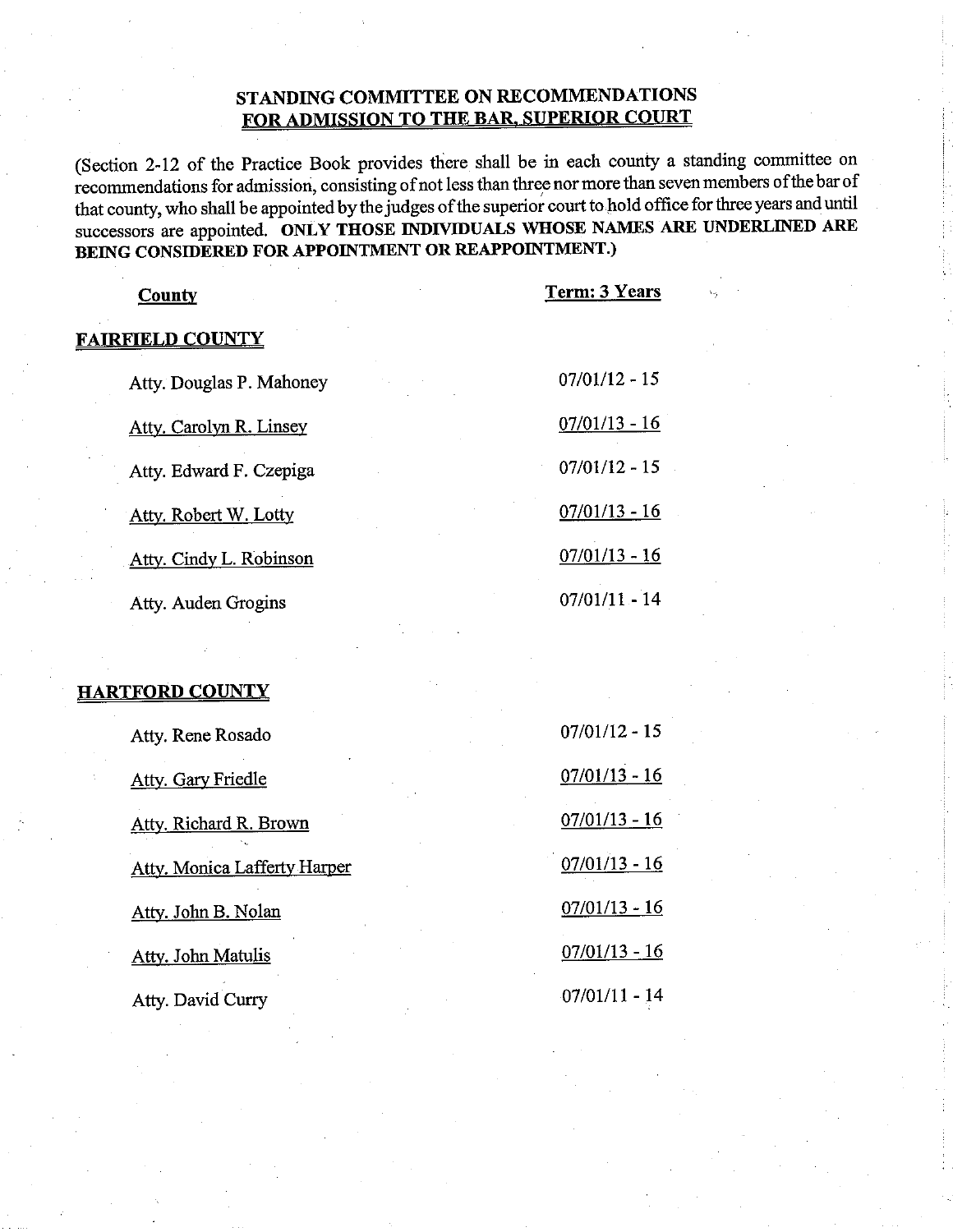# STANDING COMMITTEE ON RECOMMENDATIONS FOR ADMISSION TO THE BAR, SUPERIOR COURT

|   | County                    | Term: 3 Years   |
|---|---------------------------|-----------------|
|   | <u>TCHFIELD COUNTY</u>    |                 |
|   | Atty. Jill Brakeman       | $07/01/12 - 15$ |
| ↖ | Atty. Louise F. Brown     | $07/01/13 - 16$ |
|   | Atty. Frank H. Finch, Jr. |                 |

# **MIDDLESEX COUNTY**

| Atty. Kenneth J. McDonnell | $07/01/13 - 16$ |
|----------------------------|-----------------|
| Atty. Deborah Shapiro      | $07/01/11 - 14$ |
| Atty. Linda T. Douglas     | $07/01/11 - 14$ |

## **NEW HAVEN COUNTY**

| Atty. Donald J. Zehnder, Jr. | $07/01/12 - 15$ |
|------------------------------|-----------------|
| Atty. Dennis W. Gillooly     | $07/01/12 - 15$ |
| Atty. Howard K. Levine       | $07/01/13 - 16$ |
| Atty. John R. Donovan        | $07/01/13 - 16$ |
| Atty. Steven J. Errante      | $07/01/11 - 14$ |
| Atty. Timothy P. Dillon      | $07/01/12 - 15$ |
| Atty. Cynthia C. Bott        | $07/01/12 - 15$ |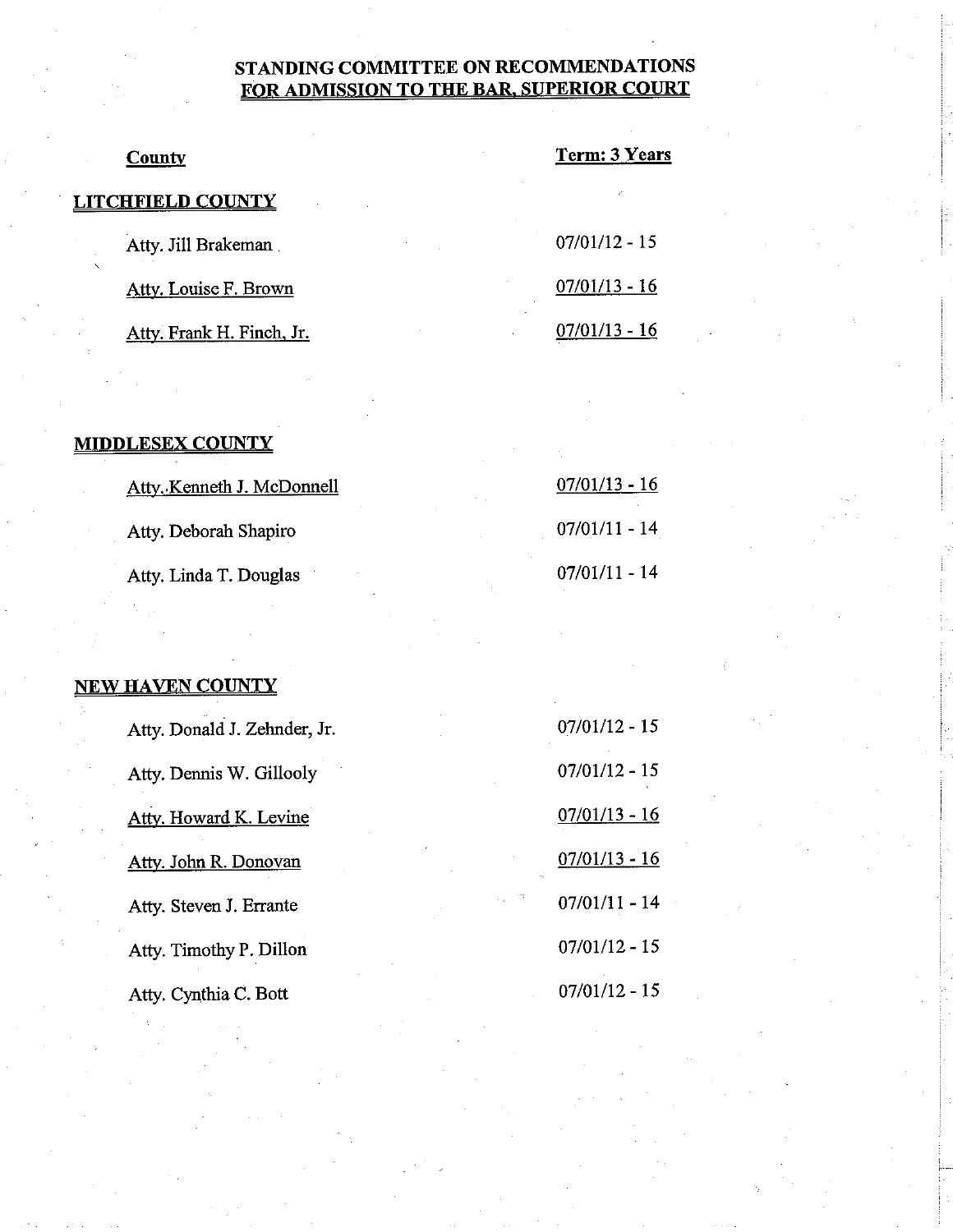# STANDING COMMITTEE ON RECOMMENDATIONS FOR ADMISSION TO THE BAR, SUPERIOR COURT

| County                   | Term: 3 Years   |
|--------------------------|-----------------|
| <b>NEW LONDON COUNTY</b> |                 |
| Atty. Kerin M. Woods     | $07/01/13 - 16$ |
| <b>Atty. Beth Steele</b> | $07/01/13 - 16$ |
| Atty. Lonnie Braxton     | $07/01/11 - 14$ |

# **TOLLAND COUNTY**

| Atty. Timothy J. Johnston | $07/01/12 - 15$ |
|---------------------------|-----------------|
| Atty. Caryl E. Balskus    | $07/01/12 - 15$ |
| Atty. Kerry Tarpey        | $07/01/11 - 14$ |

# WINDHAM COUNTY

| Atty. B. Paul Kaplan          | $07/01/11 - 14$ |
|-------------------------------|-----------------|
| Atty. Gina Mancini Pickett    | $07/01/11 - 14$ |
| Atty. Rachel L. Sarantopoulos | $07/01/11 - 14$ |